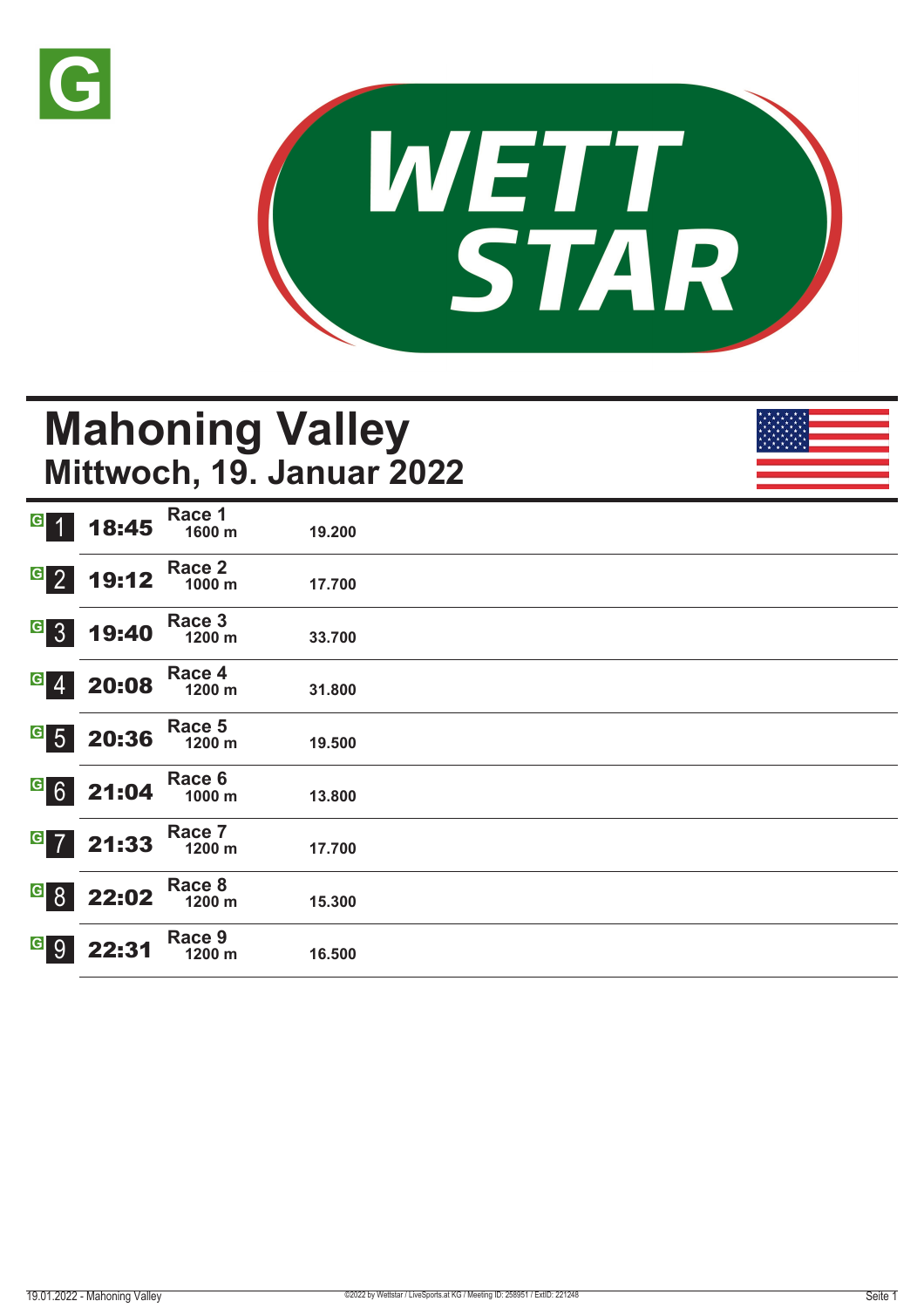| Act Like A Lady<br>Always On The Rox<br>Another Breeze<br>Anytimeallthetime<br>Apache<br>Artegon<br><b>Be Authentic</b><br><b>Bearpath</b><br><b>Bella Dudette</b><br>Born To Be King<br><b>Brick Of Hearts</b><br>C K's Lucky Duck | Carry On<br>Chocolate Philling<br>Cotton Jim<br>Country Club Bobby<br>Deceitful Anthony<br>Designate<br>Don't Matter<br>Dynamite Cloud<br>Early Bloomer<br>Elgar<br>Empire's Fire<br>Explosive Humour | Funny Bachelor<br>Gio Sammy<br>Giv'em The Biz<br>Golden Ready<br>Heidi's Sinatra<br>He's A Warrior<br>Hidatsa Park<br>Home Run Power<br>Jailbird Wedding<br>Jlo Can Dance<br>Julie's Ferrari<br>Khalfani | Kosciuszko<br>Lazarus Project<br>Leona's Promise<br>Lucky Penny Rose<br>Ma Moos Warrior<br>Macadoooo Kid<br>McGraw<br>Missed The Call<br>Nessum Dorma<br>OI' Ned<br>Powerful Moon<br>Really Red | <b>Shadow Surprise</b><br>Shining Through<br>Silver Dollar City<br>Skytown Cat<br>Smokin Mare Evana<br>Spectacular Road<br>Starliteslew<br>Streakv<br>Tapaway<br>The Cookie Man<br>The Filter<br><b>Tilly Manilly</b> |  |
|-------------------------------------------------------------------------------------------------------------------------------------------------------------------------------------------------------------------------------------|-------------------------------------------------------------------------------------------------------------------------------------------------------------------------------------------------------|----------------------------------------------------------------------------------------------------------------------------------------------------------------------------------------------------------|-------------------------------------------------------------------------------------------------------------------------------------------------------------------------------------------------|-----------------------------------------------------------------------------------------------------------------------------------------------------------------------------------------------------------------------|--|
| Cajun Chaos                                                                                                                                                                                                                         | Forever Factum                                                                                                                                                                                        | Kid Russell                                                                                                                                                                                              | Red Hot Power                                                                                                                                                                                   | <b>Titeblueieans</b>                                                                                                                                                                                                  |  |
| Cantankerous Bobby<br>Captured By Fate                                                                                                                                                                                              | Foreveriumbonmike<br>Foster Hope                                                                                                                                                                      | Kiss The Red Head<br>Kleona                                                                                                                                                                              | Revs Pina Colada<br>Saint Scotty                                                                                                                                                                | Tizway's Wild Son<br>Tramore Bay                                                                                                                                                                                      |  |

### **WANN STARTET IHR JOCKEY / FAHRER...**

| Agustin Bracho           |                 | Alex Gonzalez          | 5.8             | Angel I. Diaz         | 1,4,6,9     |  |
|--------------------------|-----------------|------------------------|-----------------|-----------------------|-------------|--|
| Brandon Tapara           | l.5             | <b>Charle Oliveros</b> | ,6,7,9          | <b>Chelsev Keiser</b> | 4,9         |  |
| David J. Haldar          | 2.4             | Edgar Paucar           | 3.4.7.8         | Erik Barbaran         | 1,5,6,9     |  |
| Fernando Salazar Becerra | 5,7,9           | Guillermo Rodriguez    | 1,2,3,4,5,6,8,9 | <b>Hector Berrios</b> | 4.8         |  |
| Isaiah Wiseman           | 1.5.8.9         | Jeffrey Sanchez        |                 | Joam S. Toledo        |             |  |
| Joev R. Martinez         |                 | Jose A. Bracho         |                 | Luciano Hernandez     | 6.7         |  |
| Luis Alberto Batista     | 1,2,3,4,5,6,7,8 | Luis Antonio Gonzalez  |                 | Luis Raul Rivera      | 3,4,5,7,9   |  |
| Renzo Diaz               | 2.4             | Samuel Jimenez         |                 | Sonny Leon            | 1,2,3,4,7,9 |  |
| Victor Severino          |                 | Yarmarie L. Correa     |                 | Yuri Yaranga          | 2,5,6       |  |

#### **WANN STARTET IHR TRAINER...**

| Aaron M. West         | 1.6   | Andrew Tumblin        |     | Danny R. Bird            |     | David Wolochuk     |       |
|-----------------------|-------|-----------------------|-----|--------------------------|-----|--------------------|-------|
| Dennis Van Meter      |       | Donald Stauffer       |     | <b>Elliot Sullivan</b>   |     | Eric R. Reed       | 4.9   |
| Gary L. Johnson       | 5,6,7 | Garv Welsh            |     | Glenrov Brown            |     | Ivan Calderon      |       |
| Ivan Vazquez          |       | Jake S. Radosevich    |     | Jami C. Poole            |     | Jason Dacosta      |       |
| Jay P. Bernardini     |       | Jeffrey A. Radosevich | 3,9 | Jeffrey Skerrett         |     | Joe Pizzurro       | 6,7   |
| John T. Brown         |       | Joseph M. Poole       |     | Julie A. Pappada         | 8,9 | Kevin Buttigieg    |       |
| Larry E. Smith        |       | Lorenzo Juarez        |     | Lori D. Yoder            |     | Megan Fadlovich    |       |
| Megan Reust           |       | Michelle L. Elliott   |     | Miguel A. Alamo          |     | Nestor Rivera      | 1.9   |
| Penny Rone            | 3.4   | Rachael Maddox        | 2.4 | Randy N. Kerr            |     | Raquel A. Castro   |       |
| Ricardo Bailey        |       | Richard T. Vickers    |     | <b>Richard Zielinski</b> |     | Robert C. Bennett  |       |
| Robert C. Cline       | 2,3,4 | Robert M. Gorham      | 4,9 | Robin Schuster           |     | Rodney C. Faulkner | 2,5,8 |
| Scott W. Barker       |       | Shane M. Spiess       | 2.6 | Sharon Ceccato           |     | T. R. Haehn        | 4.5   |
| <b>Terry Phillips</b> | 6.9   | Tina Casalinova       |     |                          |     |                    |       |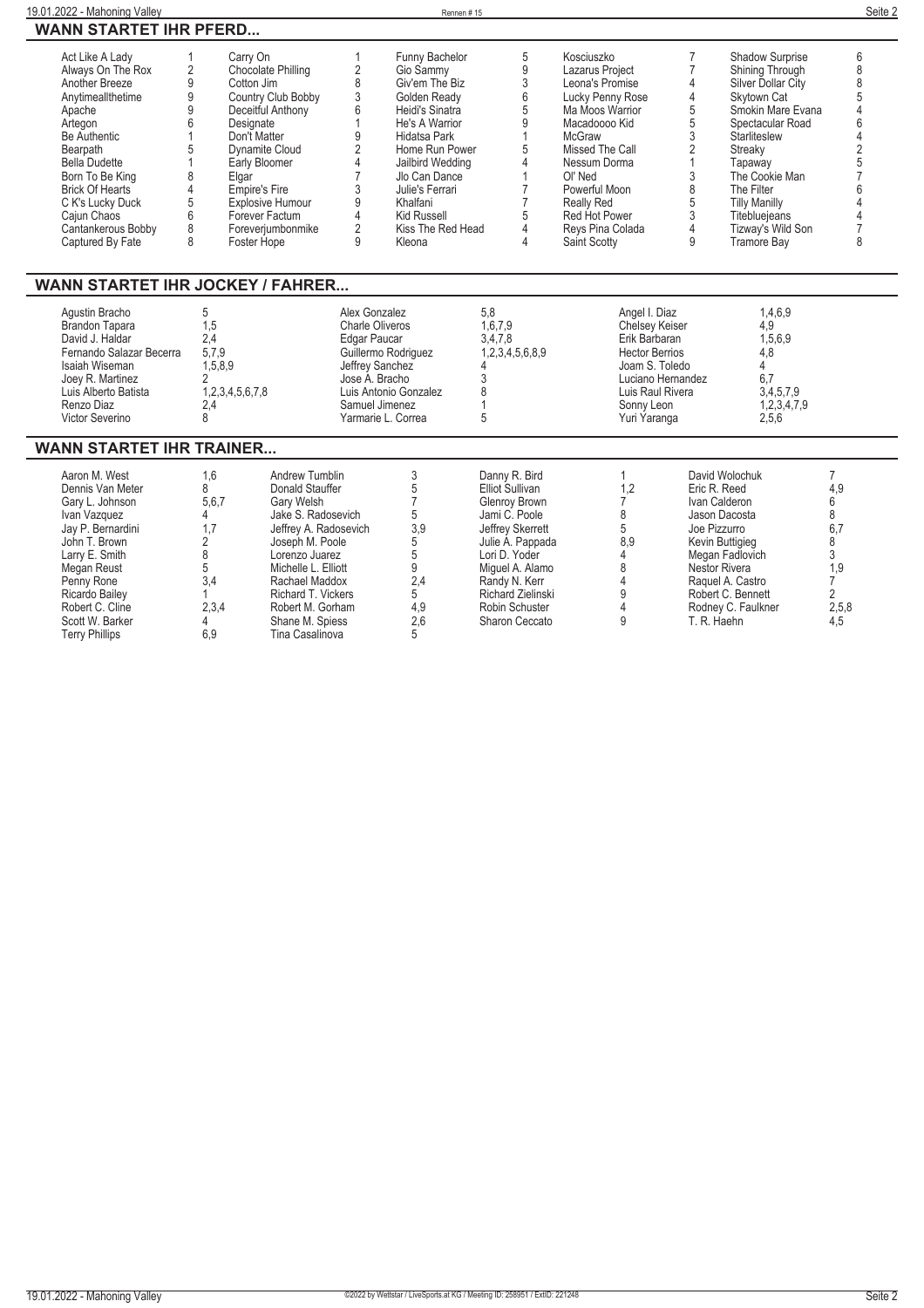**1**

# **Race 1 Rennpreis: 19.200**

**1600 m**

**Flach**

**18:45 19.200** 

FOR FILLIES AND MARES THREE YEARS OLD AND UPWARD. Three Year Olds, 118 lbs.; Older, 126 lbs. Non-winners Of A Race Since<br>December 19 Allowed 2 lbs. Claiming Price \$8,000 (Races Where Entered For \$7,500 Or Less Not Conside

| 1600               |                                                                          |                   |                         |              |                                       |                                                                               |
|--------------------|--------------------------------------------------------------------------|-------------------|-------------------------|--------------|---------------------------------------|-------------------------------------------------------------------------------|
|                    | <b>Act Like A Lady</b>                                                   |                   |                         |              |                                       |                                                                               |
| 1                  | 5j. dunkelbr S (Bayern - Summer Dress)                                   | 17.08 Mountaineer | 3                       | 1600         | 2.7 Alex Gonzalez                     | Sassy Justice, Union Song, Act Like A Lady                                    |
|                    | Trainer: Jay P. Bernardini                                               | 12.07 Mountaineer | 4                       | 1500         | 4.0 Alex Gonzalez                     | Hey Negrita, Walkin Princess, Purdy Birdie                                    |
| 56.2               | Besitzer: Jay P. Bernardini                                              | 30.06 Mountaineer | 2                       | 1200         | 7.1 Alex Gonzalez                     | Lady Valentina, Act Like A Lady, Clear As D                                   |
|                    |                                                                          | 14.06 Mountaineer | 3                       | 1400         | 6.9 Alex Gonzalez                     | Mauk's Tuff, Midnight Leap, Act Like A Lady                                   |
| Box: 4<br>ML: 4,0  | <b>Charle Oliveros</b>                                                   | 25.05 Mountaineer | 6                       | 1000         | 6,9 Alex Gonzalez                     | Walkin Princess, Dewyalovemenow, Warrior                                      |
|                    |                                                                          |                   |                         |              |                                       |                                                                               |
| A<br>1             | <b>Untapped Energy</b><br>5j. kastanie S (Unbridled Energy - Jewels N Je | 01.01 Mvr         | 2                       | 1670         | 5,5 Guillermo Rodriguez               | Kennedie Sky, Untapped Energy, Designate                                      |
|                    | Trainer: Jay P. Bernardini                                               | 29.11 Mountaineer | 1                       | 1670         | 1,5 Guillermo Rodriguez               | Untapped Energy, Souper Capacity, Samoa                                       |
| 56.2               | Besitzer: Jay P. Bernardini                                              | 16.11 Mountaineer | $\overline{\mathbf{2}}$ | 1600         | 2,6 Guillermo Rodriguez               | Lady Kaza, Untapped Energy, Calendula                                         |
|                    |                                                                          | 24.10 Mountaineer | 1                       | 1600         | 1,9 Guillermo Rodriguez               | Untapped Energy, Queen Bobby, West Coa                                        |
| Box: 5<br>ML: 4,0  | <b>Guillermo Rodriguez</b>                                               | 06.10 Mountaineer | 1                       | 1700         | 1,0 Guillermo Rodriguez               | Untapped Energy, Nomiraclesneeded, Roya                                       |
|                    | <b>Jlo Can Dance</b>                                                     |                   |                         |              |                                       |                                                                               |
| $\overline{2}$     | 4j. dunkelbr S (Cinco Charlie - Shoes For Jlo)                           | 15.12 Mountaineer | 3                       | 1100         | 7,2 Brandon Tapara                    | Spice It Up, Kingston Time, Jlo Can Dance                                     |
|                    | Trainer: Danny R. Bird                                                   | 01.12 Mountaineer | 1                       | 1200         | 27,5 Brandon Tapara                   | Jlo Can Dance, Pao De Queijo, Flowzano                                        |
| 56.2               | Besitzer: Strike Plate Llc                                               | 10.11 Mvr         | 4                       | 1600         | 10,0 Brandon Tapara                   | Backsplash, Designate, Hidatsa Park                                           |
|                    |                                                                          | 23.10 Mvr         | 4                       | 1670         | 15,4 Brandon Tapara                   | Peggy's Cove, Traumarama, Kennedie Sky                                        |
| Box: 1<br>ML: 55,0 | <b>Brandon Tapara</b>                                                    | 29.09 Thistledown | 1                       | 1600         | 8.2 Brandon Tapara                    | Jlo Can Dance, Meet Me Half Way, Kennedi                                      |
|                    | <b>Hidatsa Park</b>                                                      |                   |                         |              |                                       |                                                                               |
| 3                  | 8j. rotbraun S (Divine Park - Hidatsa)                                   | 01.01 Mvr         | 4                       | 1670         | 1.7 Luis Batista                      | Kennedie Sky, Untapped Energy, Designate                                      |
|                    | Trainer: Ricardo Bailey                                                  | 15.12 Mvr         | 4                       | 1600         | 3.6 Luis Batista                      | All American Jewel, Jettin Pegasus, Bella D                                   |
| 56.2               | Besitzer: Lion Palm Racing Stable                                        | 08.12 Mvr         | 3                       | 1600         | 6.5 Luis Batista                      | Bad Karma, Happy Bee, Hidatsa Park                                            |
|                    |                                                                          | 26.11 Myr         | 1                       | 1600         | 13.3 Luis Batista                     | Hidatsa Park, Marmalade, Jettin Pegasus                                       |
| Box: 2<br>ML: 6,0  | Luis Alberto Batista                                                     | 10.11 Mvr         | 3                       | 1600         | 3.5 Alex Canchari                     | Backsplash, Designate, Hidatsa Park                                           |
|                    | <b>Bella Dudette</b>                                                     |                   |                         |              |                                       |                                                                               |
| 4                  | 7j. dunkelbr S (First Dude - Albany House)                               | 29.12 Mvr         | 1                       | 1670         | 9.6 Samuel Jimenez                    | Bella Dudette, Backsplash, Peggy's Cove                                       |
|                    | Trainer: Nestor Rivera                                                   | 15.12 Mvr         | 3                       | 1600         | 3.1 Samuel Jimenez                    | All American Jewel, Jettin Pegasus, Bella D                                   |
| 57.2               | Besitzer: Nestor R. Rivera                                               | 04.12 Mvr         | 2                       | 1600         | 2.3 Samuel Jimenez                    | All American Jewel, Bella Dudette, Racinros                                   |
|                    |                                                                          | 26.11 Mvr         | 6                       | 1600         | 22.1 Samuel Jimenez                   | Hidatsa Park, Marmalade, Jettin Pegasus                                       |
| Box: 3<br>ML: 5,0  | <b>Samuel Jimenez</b>                                                    | 08.11 Mvr         | 5                       | 1200         | 13,7 Samuel Jimenez                   | Friday, Chargaree, Kitty Express                                              |
|                    | <b>Carry On</b>                                                          |                   |                         |              |                                       |                                                                               |
| 5                  | 4j. dunkelbr S (Congrats - Beijoca)                                      | 28.12 Mvr         | 1                       | 1600         | 2.7 Erik Barbaran                     | Carry On, Limonata, Malibu Marlee                                             |
| 56.2               | Trainer: Aaron M. West<br>Besitzer: Gene Austin                          | 12.12 Mountaineer | $\overline{\mathbf{2}}$ | 1600         | ,6 Marco Ccamaque                     | Souper Capacity, Carry On, Jackie Milton                                      |
|                    |                                                                          | 02.09 Btp         | 1                       | 1670         | ,5 Perry Ouzts                        | Carry On, Showstomper, Competitive Fire                                       |
|                    |                                                                          | 20.08 Btp         | 2                       | 1600         | 4,5 Perry Ouzts                       | Fangirl, Carry On, Platinum Gale                                              |
| Box: 6<br>ML: 9,0  | Erik Barbaran                                                            | 14.07 Btp         | 3                       | 1670         | 9.9 Luis Batista                      | Ragtime Dolly, Ancient Brown, Carry On                                        |
|                    | <b>Be Authentic</b>                                                      |                   |                         |              |                                       |                                                                               |
| 6                  | 6j. rotbraun S (Brilliant Speed - Hart)                                  | 01.01 Mvr         | 5                       | 1670         | 5.1 Joe Musarro                       | Kennedie Sky, Untapped Energy, Designate                                      |
|                    | Trainer: Elliot Sullivan<br>Besitzer: Elliot Sullivan                    | 18.12 Hawthorne   | 3                       | 1670         | 1,3 Christopher Emigh                 | Wildwood Maggie, A Fast Broad, Be Authen                                      |
| 56.2               |                                                                          | 19.11 Hawthorne   | 1                       | 1670         | 6.1 Christopher Emigh                 | Be Authentic, Kimberly Frances, A Fast Bro                                    |
|                    | <b>Sonny Leon</b>                                                        | 29.10 Hawthorne   | 2                       | 1670         | 2.4 Jareth Loveberry                  | Kimberly Frances, Be Authentic, Little Chick                                  |
| Box: 7<br>ML: 11,0 |                                                                          | 15.10 Hawthorne   | $\overline{2}$          | 1670         | 1,6 Jareth Loveberry                  | Autumn Aspen, Be Authentic, Kimberly Fran                                     |
|                    | <b>Nessum Dorma</b>                                                      |                   |                         |              |                                       |                                                                               |
|                    | 6j. kastanie S (Will Take Charge - Gargantilla                           | 06.09 Thistledown | 6                       | 1600         | 28,9 Angel Serpa                      | Tiz What, She's Crafty, Kitty Express                                         |
| 56.2               | Trainer: Elliot Sullivan<br>Besitzer: Bruno Schickedanz                  | 22.08 Mountaineer | $\overline{\mathbf{2}}$ | 1600         | 2.2 Joe Musarro                       | Thirsty Gal, Nessum Dorma, Miss Heart                                         |
|                    |                                                                          | 29.07 Thistledown | 7                       | 1640         | 18,7 Luis Gonzalez                    | Backsplash, Turn To Me Sucree, Spring Cit                                     |
| Box: 8<br>ML: 11,0 | <b>Isaiah Wiseman</b>                                                    | 05.07 Thistledown | 3                       | 1600         | 3,0 Sonny Leon                        | Heatherfromphoenix, Peggy's Cove, Nessu                                       |
|                    |                                                                          | 10.06 Btp         | 1                       | 1670         | 1,3 Santiago Gonzalez                 | Nessum Dorma, Fashion Frame, Colorincol                                       |
|                    | <b>Designate</b>                                                         |                   |                         |              |                                       |                                                                               |
| 8                  | 5j. rotbraun S (Even The Score - Dehere And                              | 01.01 Mvr         | 3                       | 1670         | 2,1 Angel Diaz                        | Kennedie Sky, Untapped Energy, Designate                                      |
| 56.2               | Trainer: Nestor Rivera<br>Besitzer: Michael J. Friedman                  | 15.12 Mvr         | 6                       | 1600         |                                       | 2,6 Fernando Salazar Bece All American Jewel, Jettin Pegasus, Bella D         |
|                    |                                                                          | 26.11 Mvr         | 4                       | 1600         | 1.5 David Haldar                      | Hidatsa Park, Marmalade, Jettin Pegasus                                       |
| Box: 9<br>ML: 7,0  | Angel I. Diaz                                                            | 10.11 Mvr         | 2<br>6                  | 1600<br>1670 | 5.0 David Haldar<br>3.7 Erik Barbaran | Backsplash, Designate, Hidatsa Park<br>Peggy's Cove, Traumarama, Kennedie Sky |
|                    |                                                                          | 23.10 Mvr         |                         |              |                                       |                                                                               |
| Ergebnis:          | Quoten:                                                                  |                   |                         |              |                                       |                                                                               |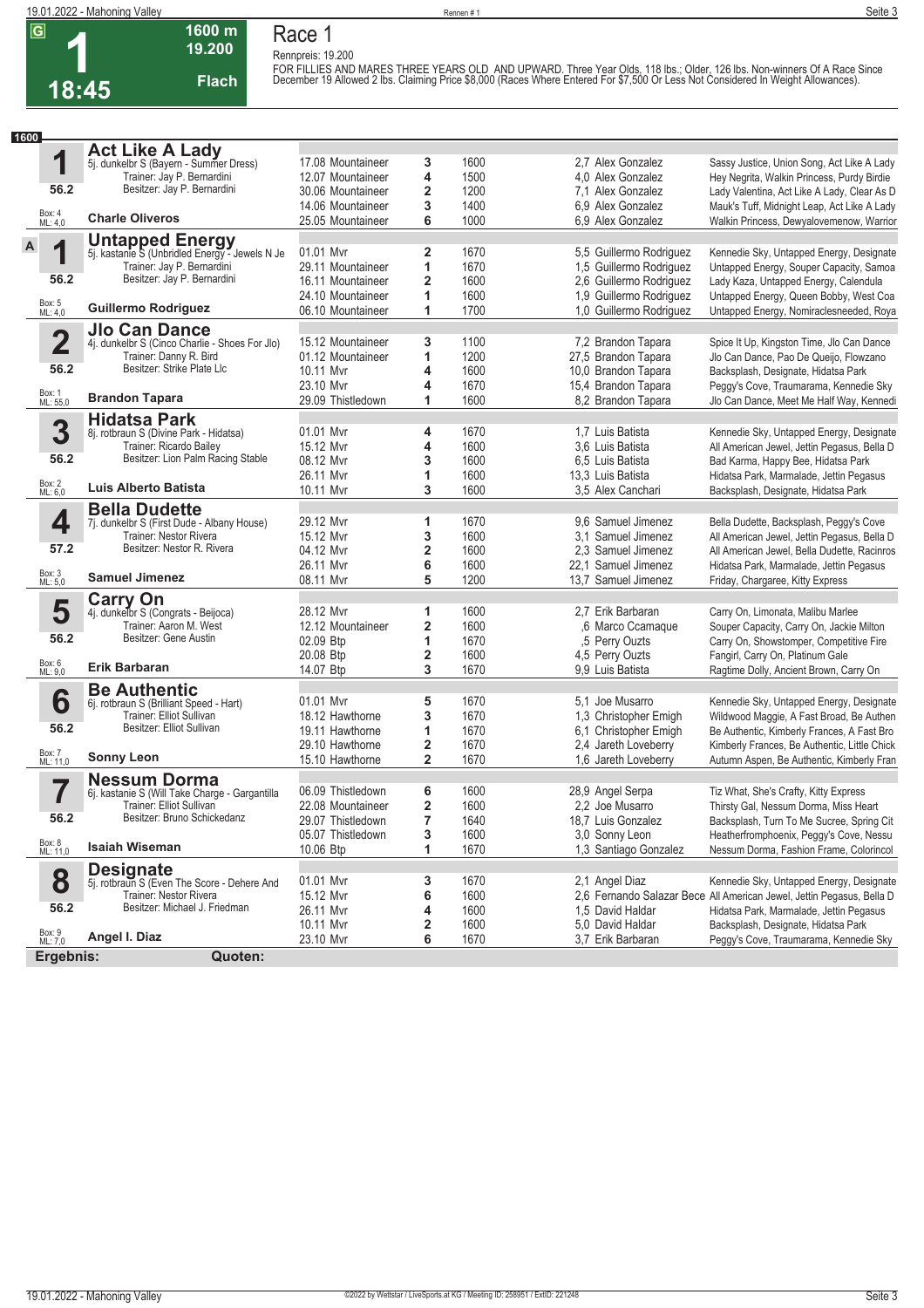

**Race 2 Rennpreis: 17.700**



**2 19:12**

**1000 m 17.700** 

**Flach**

**FOR REGISTERED OHIO BRED MAIDENS, THREE YEARS OLD AND UPWARD. Three Year Olds, 118 lbs.; Older, 126 lbs. Claiming Price \$10,000.** 

| 1000                    |                                                                             |                                |                         |              |                                      |                                                                                          |
|-------------------------|-----------------------------------------------------------------------------|--------------------------------|-------------------------|--------------|--------------------------------------|------------------------------------------------------------------------------------------|
|                         | <b>Chocolate Philling</b>                                                   |                                |                         |              |                                      |                                                                                          |
| 1                       | 6j. grau/bra W (Justin Phillip - Monarch's Flam                             | 30.12 Mvr                      | 5                       | 1200         | 2.1 Renzo Diaz                       | Country Ruckus, Can't Crashmyparty, Strea                                                |
|                         | Trainer: Rachael Maddox<br>Besitzer: Rachael Maddox                         | 17.05 Thistledown              | 3                       | 1200         | 10,5 Edgar Paucar                    | Susie's Kid, Team Leyendecker, Chocolate                                                 |
| 57.2                    |                                                                             | 27.04 Thistledown              | $\overline{2}$          | 1100         | 18,6 Edgar Paucar                    | Armada, Chocolate Philling, Flat Out Of Cre                                              |
| Box: 1<br>ML: 7,0       | <b>Renzo Diaz</b>                                                           | 12.04 Mvr<br>26.08 Thistledown | 6<br>4                  | 1200<br>1100 | 13,8 Edgar Paucar<br>25.4 Renzo Diaz | Lucky Streak, Upgrade Al, Armada<br>It's A Mans World, Blistering Pakshi, Susie's        |
|                         |                                                                             |                                |                         |              |                                      |                                                                                          |
| $\overline{\mathbf{2}}$ | <b>Dynamite Cloud</b>                                                       | 30.12 Mvr                      | 4                       | 1200         | 2.6 Guillermo Rodriguez              |                                                                                          |
|                         | 5j. rotbraun W (Dynamite Bob - Reachforthech<br>Trainer: Rodney C. Faulkner | 04.12 Mvr                      | $\overline{\mathbf{2}}$ | 1000         | 4.0 Hector Berrios                   | Country Ruckus, Can't Crashmyparty, Strea<br>Flat Out Of Credit, Dynamite Cloud, Forever |
| 57.2                    | Besitzer: Steve Platt                                                       | 23.11 Mvr                      | $\overline{\mathbf{c}}$ | 1200         | 12.6 Joam Toledo                     | Sugar Mac, Dynamite Cloud, Foreverjumbo                                                  |
|                         |                                                                             | 01.11 Mvr                      | 4                       | 1200         | 48.3 Joam Toledo                     | Quiet Amigo, Leroyisalagniappe, Samurai W                                                |
| Box: 2<br>ML: 45,0      | <b>Guillermo Rodriguez</b>                                                  | 07.10 Btp                      | $\overline{\mathbf{2}}$ | 1200         | 11,6 Eder Martinez                   | Howie's Angel, Dynamite Cloud, What A Ru                                                 |
|                         |                                                                             |                                |                         |              |                                      |                                                                                          |
| 3                       | Streaky<br>6j. dunkelbr W (Get Stormy - Chubbs Last Call                    | 30.12 Mvr                      | 3                       | 1200         | 1,5 Sonny Leon                       | Country Ruckus, Can't Crashmyparty, Strea                                                |
|                         | Trainer: Robert C. Bennett                                                  | 30.12 Myr                      | $\overline{7}$          | 1200         | 2,7 Edgar Paucar                     | The Man Can, Tapshot, Howie's Angel                                                      |
| 57.2                    | Besitzer: Robert C. Bennett                                                 | 15.12 Mvr                      | 3                       | 1600         | 4.4 Chelsey Keiser                   | Blue Monarch, The Man Can, Streaky                                                       |
|                         |                                                                             | 30.11 Myr                      | 5                       | 1200         | 3.2 Chelsey Keiser                   | Gift Of Oak, Derby Included, Family Jet                                                  |
| Box: 3<br>ML: 4,0       | Luis Alberto Batista                                                        | 27.10 Mvr                      | 4                       | 1600         | 8.7 Joseph Ramos                     | Blistering Pakshi, Dream Prizes, Belton Ave                                              |
|                         | Foreverjumbonmike                                                           |                                |                         |              |                                      |                                                                                          |
| 4                       | 6j. dunkelbr W (Courageous Cat - Speedster)                                 | 30.12 Mvr                      | 6                       | 1200         | 5,1 Joey Martinez                    | Country Ruckus, Can't Crashmyparty, Strea                                                |
|                         | Trainer: John T. Brown                                                      | 04.12 Mvr                      | 3                       | 1000         | 5.4 Joe Musarro                      | Flat Out Of Credit, Dynamite Cloud, Forever                                              |
| 57.2                    | Besitzer: Danielle Agnello                                                  | 23.11 Mvr                      | 3                       | 1200         | 12.0 Marshall Mendez                 | Sugar Mac, Dynamite Cloud, Foreverjumbo                                                  |
| Box: 4                  |                                                                             | 09.11 Myr                      | 3                       | 1200         | <b>Marshall Mendez</b>               | Flat Out Of Credit, Sugar Mac, Foreverjumb                                               |
| ML: 6.0                 | Joey R. Martinez                                                            | 07.10 Thistledown              | $\overline{2}$          | 1000         | 2.5 Marshall Mendez                  | Foreign, Foreverjumbonmike, Not Quite Wri                                                |
|                         | <b>Always On The Rox</b>                                                    |                                |                         |              |                                      |                                                                                          |
| 5                       | 5j. rotbraun S (Race Day - Roxanne O)                                       | 20.12 Mvr                      | 2                       | 1200         | 3.1 Sonny Leon                       | Mine Alone, Always On The Rox, Opha May                                                  |
|                         | Trainer: Elliot Sullivan                                                    | 04.12 Mvr                      | 6                       | 1000         | 3.5 Sonny Leon                       | Devil's Advocate, Miss Celeste, Mine Alone                                               |
| 54.9                    | Besitzer: Sheppell, Peter J. And Sulliva                                    | 27.10 Myr                      | 9                       | 1200         | 4.3 Jose Bracho                      | Aujara, Indelible Image, Flash Patriarch                                                 |
| Box: 5<br>ML: 35,0      | <b>Sonny Leon</b>                                                           | 14.10 Thistledown              | 6                       | 1200         | .6 Jose Bracho                       | Lola Louise, Zvolume, Sweet Empire                                                       |
|                         |                                                                             |                                |                         |              |                                      |                                                                                          |
|                         | <b>Missed The Call</b>                                                      |                                |                         |              |                                      |                                                                                          |
| 6                       | 5j. rotbraun W (Dialed In - Limpopo)                                        |                                |                         |              |                                      |                                                                                          |
| 57.2                    | Trainer: Shane M. Spiess<br>Besitzer: Shane M. Spiess                       |                                |                         |              |                                      |                                                                                          |
|                         |                                                                             |                                |                         |              |                                      |                                                                                          |
| Box: 6<br>ML: 13,0      | Yuri Yaranga                                                                |                                |                         |              |                                      |                                                                                          |
|                         | <b>Whiskey Helps</b><br>5j. dunkelbr W (Court Vision - Flyaway Baby)        |                                |                         |              |                                      |                                                                                          |
| 7                       |                                                                             | 04.12 Mvr                      | 5                       | 1000         | 8.1 David Haldar                     | Flat Out Of Credit, Dynamite Cloud, Forever                                              |
|                         | Trainer: Robert C. Cline                                                    | 09.11 Mvr                      | 4                       | 1200         | Hector Rosario, Jr.                  | Flat Out Of Credit, Sugar Mac, Foreverjumb                                               |
| 57.2                    | Besitzer: Robert C. Born To Run Farm                                        | 06.10 Btp                      | 5                       | 1200         | 5.4 Hector Rosario. Jr.              | Tequila Flats, Honky Tonk Music, R Houdini                                               |
| Box: 7<br>ML: 7,0       | David J. Haldar                                                             |                                |                         |              |                                      |                                                                                          |
| Ergebnis:               | Quoten:                                                                     |                                |                         |              |                                      |                                                                                          |
|                         |                                                                             |                                |                         |              |                                      |                                                                                          |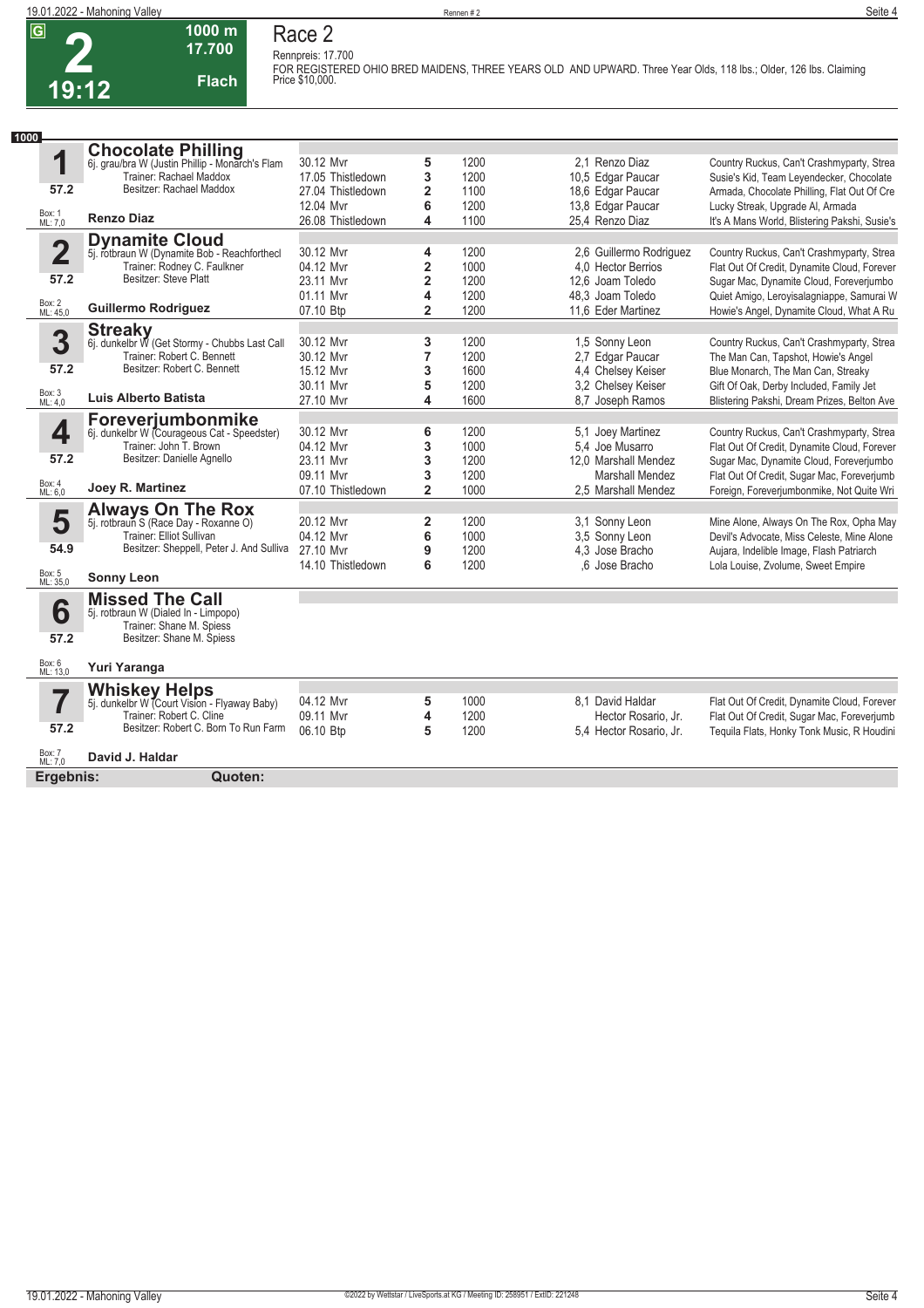**Race 3 Rennpreis: 33.700**



## **33.700 Flach**

**1200 m**

FOR REGISTERED OHIO BRED THREE YEAR OLDS WHICH HAVE NEVER WON TWO RACES. Weight, 122 lbs. Non-winners Of A Race<br>Since December 19 Allowed 2 lbs. (Races Where Entered For \$15,000 Or Less Not Considered In Weight Allowances)

| 1200                    |                                                                           |                   |                         |      |                       |                                              |
|-------------------------|---------------------------------------------------------------------------|-------------------|-------------------------|------|-----------------------|----------------------------------------------|
|                         | <b>OI' Ned</b>                                                            |                   |                         |      |                       |                                              |
| 1                       | 3j. rotbraun W (Cowtown Cat - My Lil' Darlin)                             | 20.12 Mvr         | 1                       | 1200 | ,8 Edgar Paucar       | Ol' Ned, Chiseled Justice, Billy Beacoup     |
|                         | Trainer: Robert C. Cline                                                  | 04.12 Mvr         | 2                       | 1200 | 1.5 Isaiah Wiseman    | Powerful Phil, Ol' Ned, Boots For Cowboys    |
| 55.3                    | Besitzer: Cathi Jones                                                     | 16.11 Myr         | $\overline{2}$          | 1200 | 15.6 Isaiah Wiseman   | Cadillac Ride, Ol' Ned, Powerful Phil        |
| Box: 1<br>ML: 4,0       | <b>Edgar Paucar</b>                                                       |                   |                         |      |                       |                                              |
|                         | <b>Giv'em The Biz</b>                                                     |                   |                         |      |                       |                                              |
| $\overline{\mathbf{2}}$ | 3j. kastanie W (Fed Biz - Darling Rachel)                                 | 15.11 Mvr         | 2                       | 1200 | 1.5 Luis Rivera       | The Pink Z. Giv'em The Biz. Wildcat Bill     |
|                         | Trainer: Penny Rone                                                       | 03.11 Myr         | 1                       | 1200 | .9 Luis Rivera        | Giv'em The Biz, Rollin So Perfect, Gone In   |
| 54.4                    | Besitzer: The Ronald E. Dewolf Trust                                      | 28.09 Thistledown | 3                       | 1200 | 20.0 Malcolm Franklin | Empire's Fire, Hip Hip Hooray, Giv'em The    |
|                         |                                                                           | 13.08 Btp         | 6                       | 1100 | 2.8 Luis Rivera       | The Pink Z, Dexquire, Boots For Cowboys      |
| Box: 2<br>ML: 3,0       | <b>Luis Raul Rivera</b>                                                   |                   |                         |      |                       |                                              |
|                         | <b>Country Club Bobby</b><br>3j. dunkelbr H (Shanghai Bobby - Country Clu |                   |                         |      |                       |                                              |
| 3                       |                                                                           | 15.11 Mvr         | 4                       | 1200 | 1.3 Jose Bracho       | The Pink Z, Giv'em The Biz, Wildcat Bill     |
|                         | Trainer: Jeffrey A. Radosevich                                            | 30.10 Mvr         | 5                       | 1700 | 10,2 Edgar Morales    | Tantrum, Rumble Strip Ron, Hip Hip Hooray    |
| 54.4                    | Besitzer: Bruce Ryan                                                      | 08.09 Btp         | $\overline{\mathbf{2}}$ | 1300 | .9 John McKee         | Tantrum, Country Club Bobby, That's The W    |
|                         |                                                                           | 14.08 Thistledown | 8                       | 1200 | 1.6 John McKee        | Thedayofthegrey, Tantrum, Rumble Strip Ro    |
| Box: 3<br>ML: 5,0       | <b>Sonny Leon</b>                                                         | 14.07 Btp         | 1                       | 1000 | .9 John McKee         | Country Club Bobby, Moester, The Pink Z      |
|                         | <b>Red Hot Power</b>                                                      |                   |                         |      |                       |                                              |
| 4                       | 3j. kastanie W (Global Power - Aspetuck Hill)                             | 18.12 Mvr         | 7                       | 1200 | 84,5 Marshall Mendez  | Thedayofthegrey, Relish The Ride, Out For    |
|                         | Trainer: Andrew Tumblin                                                   | 15.11 Mvr         | 5                       | 1200 | 27,2 Brandon Tapara   | The Pink Z, Giv'em The Biz, Wildcat Bill     |
| 54.4                    | Besitzer: Donaciano Gonzalez                                              | 11.10 Thistledown | 1                       | 1100 | 1.4 Alexander Chavez  | Red Hot Power, Hite, Venture On              |
| Box: 4                  | <b>Luis Alberto Batista</b>                                               | 13.09 Thistledown | $\overline{2}$          | 1100 | 16.1 Alexander Chavez | Wildcat Bill, Red Hot Power, Boots For Cow   |
| ML: 16.0                |                                                                           | 30.08 Thistledown | 6                       | 1200 | 41,8 Brandon Tapara   | Turning Pages, Wildcat Bill, Boots For Cowb  |
|                         | <b>McGraw</b>                                                             |                   |                         |      |                       |                                              |
| 5                       | 3j. grau/bra W (He's Had Enough - Martha's V                              | 30.12 Mvr         | 5                       | 1600 | 10.0 Alex Gonzalez    | Free Sailin, Hang Tight, Goodbyellowbrickrd  |
| 54.4                    | Trainer: Megan Fadlovich<br>Besitzer: Borchetta, Martha, Borchetta,       | 07.12 Mvr         | 1                       | 1200 | 2.9 Alex Gonzalez     | McGraw, Dexquire, Stunt Man                  |
|                         |                                                                           | 20.11 Myr         | $\overline{2}$          | 1200 | 35.6 Alex Gonzalez    | Hip Hip Hooray, McGraw, Dexquire             |
| Box: 5<br>ML: 9,0       | <b>Guillermo Rodriguez</b>                                                | 03.11 Myr         | $\overline{7}$          | 1200 | 13,9 Alex Gonzalez    | Giv'em The Biz, Rollin So Perfect, Gone In   |
|                         | <b>Empire's Fire</b>                                                      |                   |                         |      |                       |                                              |
| 6                       | 3j. dunkelbr W (Empire Way - Victoria's On Fir                            | 30.10 Mvr         | 7                       | 1700 | 5.0 Luis Rivera       | Tantrum, Rumble Strip Ron, Hip Hip Hooray    |
|                         | Trainer: Jeffrey A. Radosevich                                            | 28.09 Thistledown | 1                       | 1200 | .8 Luis Rivera        | Empire's Fire, Hip Hip Hooray, Giv'em The    |
| 54.4                    | Besitzer: Douglas J. Diemer                                               | 13.08 Del Mar     | 8                       | 1600 | 16,7 Kyle Frey        | Busker Allie, Distorted Diva, Agador Spartac |
|                         |                                                                           | 17.07 Del Mar     | 5                       | 1000 | 13,6 Trevor McCarthy  | What In Blazes, Big Impact, Sippin N Kissin  |
| Box: 6<br>ML: 45,0      | Jose A. Bracho                                                            | 13.06 Santa Anita | 5                       | 1000 | 25.9 Trevor McCarthy  | Finneus, Sauls Call, Mr. T's Thirsty         |
| Ergebnis:               | Quoten:                                                                   |                   |                         |      |                       |                                              |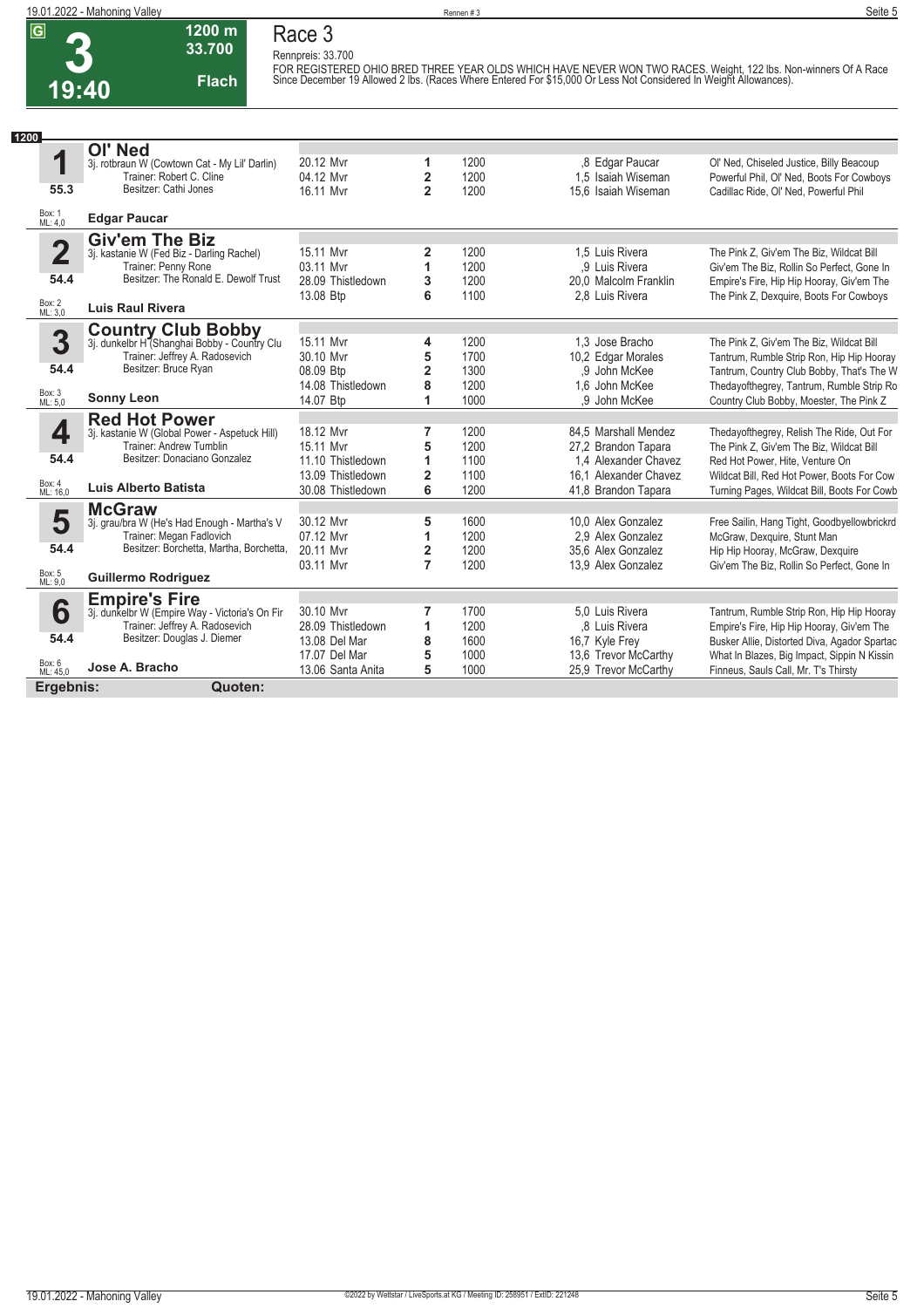| $\overline{G}$                  | $1200 \text{ m}$<br>31.800                                                                                                                                          | Race 4<br>Rennpreis: 31.800                                   |                                    |                                      |                                                                                                     |                                                                                                                                                                                                             |
|---------------------------------|---------------------------------------------------------------------------------------------------------------------------------------------------------------------|---------------------------------------------------------------|------------------------------------|--------------------------------------|-----------------------------------------------------------------------------------------------------|-------------------------------------------------------------------------------------------------------------------------------------------------------------------------------------------------------------|
| 20:08                           | <b>Flach</b>                                                                                                                                                        |                                                               |                                    |                                      | FOR ACCREDITED OHIO BRED MAIDENS, FILLIES THREE YEARS OLD. Weight, 122 lbs.                         |                                                                                                                                                                                                             |
|                                 |                                                                                                                                                                     |                                                               |                                    |                                      |                                                                                                     |                                                                                                                                                                                                             |
| 1200<br>1<br>55.3               | <b>Smokin Mare Evana</b><br>3j. rotbraun S (Aeneas - Smokin Hot Jaime)<br>Trainer: Rachael Maddox<br>Besitzer: Harold L. Brown                                      | 04.01 Mvr                                                     | 10                                 | 1100                                 | 97,2 Renzo Diaz                                                                                     | Sweetasahoneybee, Reys Pina Colada, Luc                                                                                                                                                                     |
| Box: 7<br>ML: 21,0              | Joam S. Toledo                                                                                                                                                      |                                                               |                                    |                                      |                                                                                                     |                                                                                                                                                                                                             |
| A<br>1<br>55.3                  | <b>Kiss The Red Head</b><br>3j. kastanie S (Kiss The Kid - Paige's Snip It)<br>Trainer: Rachael Maddox<br>Besitzer: Harold L. Brown                                 |                                                               |                                    |                                      |                                                                                                     |                                                                                                                                                                                                             |
| Box: 13<br>ML: 21,0             | Joam S. Toledo                                                                                                                                                      |                                                               |                                    |                                      |                                                                                                     |                                                                                                                                                                                                             |
| $\overline{\mathbf{2}}$<br>55.3 | <b>Titebluejeans</b><br>3j. dunkelbr S (Twinspired - Ransom Bride)<br>Trainer: Penny Rone<br>Besitzer: Ben Mears                                                    | 18.12 Mvr<br>01.12 Myr                                        | 9<br>10                            | 1200<br>1200                         | 10,3 Jeffrey Sanchez<br>4,4 Luis Rivera                                                             | Cowchi, Early Bloomer, Sweetasahoneybee<br>Double Edged, Sweetasahoneybee, Seekin                                                                                                                           |
| Box: 1<br>ML: 13,0              | <b>Jeffrey Sanchez</b>                                                                                                                                              |                                                               |                                    |                                      |                                                                                                     |                                                                                                                                                                                                             |
| 3<br>55.3                       | <b>Starliteslew</b><br>3j. kastanie S (Professor Fate - Tranquility Sle<br>Trainer: Lori D. Yoder<br>Besitzer: Steven D. Yoder                                      | 04.01 Mvr                                                     | 8                                  | 1100                                 | 26,6 Luis Batista                                                                                   | Sweetasahoneybee, Reys Pina Colada, Luc                                                                                                                                                                     |
| Box: 2<br>ML: 21,0              | Luis Alberto Batista                                                                                                                                                |                                                               |                                    |                                      |                                                                                                     |                                                                                                                                                                                                             |
| 4<br>55.3                       | <b>Lucky Penny Rose</b><br>3j. dunkelbr S (Kentucky Dane - Copper Rose)<br>Trainer: Ivan Vazquez<br>Besitzer: Robert L. Donald                                      | 04.01 Mvr<br>18.12 Mvr<br>26.08 Thistledown                   | 3<br>$\overline{7}$<br>9           | 1100<br>1200<br>1200                 | 27,2 David Haldar<br>27,5 David Haldar<br>25,4 Chelsey Keiser                                       | Sweetasahoneybee, Reys Pina Colada, Luc<br>Cowchi, Early Bloomer, Sweetasahoneybee<br>Out For Fun, Bossy Lady, Goodness Sakes                                                                               |
| Box: 3<br>ML: 11,0              | David J. Haldar                                                                                                                                                     |                                                               |                                    |                                      |                                                                                                     |                                                                                                                                                                                                             |
| 5<br>55.3<br>Box: 4<br>ML: 45,0 | <b>Reys Pina Colada</b><br>3j. kastanie S (Dark Kestrel - Sweet Tia)<br>Trainer: T. R. Haehn<br>Besitzer: Rey Juarez-Mendoza<br>Angel I. Diaz                       | 04.01 Mvr<br>18.12 Mvr<br>01.12 Mvr<br>15.11 Mvr              | 2<br>6<br>7<br>$\overline{7}$      | 1100<br>1200<br>1200<br>1200         | 4,8 Angel Diaz<br>5.8 Erik Barbaran<br>37,0 Erik Barbaran<br>12,9 Luis Rivera                       | Sweetasahoneybee, Reys Pina Colada, Luc<br>Cowchi, Early Bloomer, Sweetasahoneybee<br>Double Edged, Sweetasahoneybee, Seekin<br>City Signs, Double Edged, Seeking The Mo                                    |
| 6<br>55.3                       | <b>Brick Of Hearts</b><br>3j. kastanie S (Mixmaster - Brick By Brick)<br>Trainer: Eric R. Reed<br>Besitzer: Hennessy, Janis And Vause,                              | 18.12 Mvr<br>01.12 Mvr                                        | 5<br>9                             | 1200<br>1200                         | 5,4 Sonny Leon<br>6,4 Sonny Leon                                                                    | Edge O's Me, Ava's Destiny, Little Who<br>Double Edged, Sweetasahoneybee, Seekin                                                                                                                            |
| Box: 5<br>ML: 9,0               | <b>Sonny Leon</b>                                                                                                                                                   |                                                               |                                    |                                      |                                                                                                     |                                                                                                                                                                                                             |
| 55.3                            | <b>Leona's Promise</b><br>3j. kastanie S (Big Atlantic - Paquita's Rose)<br>Trainer: Ivan Vazquez<br>Besitzer: Karl Green                                           | 04.01 Mvr                                                     | 5                                  | 1100                                 | 21,4 Chelsey Keiser                                                                                 | Sweetasahoneybee, Reys Pina Colada, Luc                                                                                                                                                                     |
| Box: 6<br>ML: 16,0              | <b>Chelsey Keiser</b>                                                                                                                                               |                                                               |                                    |                                      |                                                                                                     |                                                                                                                                                                                                             |
| 8<br>55.3                       | <b>Forever Factum</b><br>3j. rotbraun S (Factum - Forever Fara)<br>Trainer: Randy N. Kerr<br>Besitzer: Randy N. Kerr                                                | 04.01 Mvr                                                     | 9                                  | 1100                                 | 6,3 Sonny Leon                                                                                      | Sweetasahoneybee, Reys Pina Colada, Luc                                                                                                                                                                     |
| Box: 8<br>ML: 11,0              | <b>Renzo Diaz</b>                                                                                                                                                   |                                                               |                                    |                                      |                                                                                                     |                                                                                                                                                                                                             |
| 9<br>55.3                       | <b>Tilly Manilly</b><br>3j. kastanie S (Cowtown Cat - Mendassity)<br>Trainer: Robert M. Gorham<br>Besitzer: Mast Thoroughbreds Llc                                  | 04.01 Mvr<br>18.12 Mvr<br>01.12 Mvr                           | 6<br>4<br>11                       | 1100<br>1200<br>1200                 | 13,6 Guillermo Rodriguez<br>14,5 Guillermo Rodriguez<br>50,0 T. Houghton                            | Sweetasahoneybee, Reys Pina Colada, Luc<br>Edge O's Me, Ava's Destiny, Little Who<br>Double Edged, Sweetasahoneybee, Seekin                                                                                 |
| Box: 9<br>ML: 16,0              | <b>Guillermo Rodriguez</b>                                                                                                                                          |                                                               |                                    |                                      |                                                                                                     |                                                                                                                                                                                                             |
| 55.3<br>Box: 10<br>ML: 7,0      | <b>Early Bloomer</b><br>3j. grau/bra S (Indy Wind - Goose Skywalker)<br>Trainer: Scott W. Barker<br>Besitzer: Stratman, Mac, J And K Stabl<br><b>Hector Berrios</b> | 18.12 Mvr<br>15.11 Myr<br>30.10 Mvr<br>01.10 Btp<br>16.09 Btp | 2<br>6<br>5<br>5<br>$\overline{2}$ | 1200<br>1200<br>1000<br>1200<br>1200 | 6.1 Hector Berrios<br>13,1 T. Houghton<br>8,3 T. Houghton<br>11,4 Oriel Chavez<br>23,0 Oriel Chavez | Cowchi, Early Bloomer, Sweetasahoneybee<br>City Signs, Double Edged, Seeking The Mo<br>Runlikejackieo, Double Edged, Cowchi<br>Sonnet, Patti Lou, Quality Bet<br>The Last Apple, Early Bloomer, Quality Bet |
| 55.3                            | <b>Jailbird Wedding</b><br>3j. grau/bra S (Added Edge - Russian Bride)<br>Trainer: Robin Schuster<br>Besitzer: Ltd. Raimonde Farms                                  | 04.01 Mvr<br>18.12 Mvr<br>27.11 Mvr                           | 7<br>$\overline{7}$<br>8           | 1100<br>1200<br>1200                 | 55,4 Luis Rivera<br>11,5 Luis Gonzalez<br>34,6 Luis Gonzalez                                        | Sweetasahoneybee, Reys Pina Colada, Luc<br>Edge O's Me, Ava's Destiny, Little Who<br>Bossy Lady, Out For Fun, Runlikejackieo                                                                                |

Box: 11 ML: 21,0 **Luis Raul Rivera**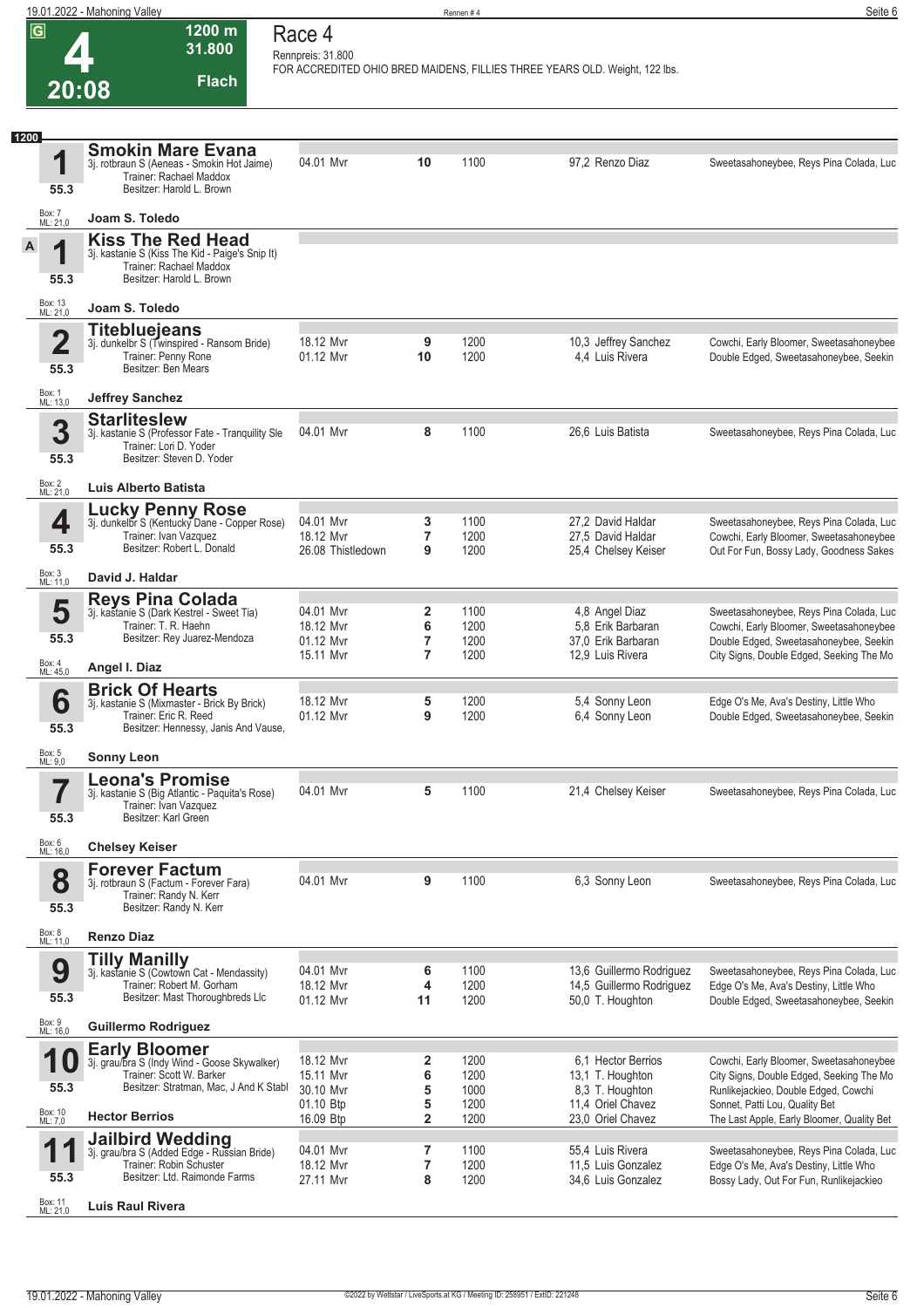| 19.01.2022 - Mahoning Valley              |                                                                                             |                             |        | Rennen#4     |                                                                             | Seite 7                                                                            |
|-------------------------------------------|---------------------------------------------------------------------------------------------|-----------------------------|--------|--------------|-----------------------------------------------------------------------------|------------------------------------------------------------------------------------|
| $\boxed{G}$<br>20:08                      | 1200 m<br>31.800<br><b>Flach</b>                                                            | Race 4<br>Rennpreis: 31.800 |        |              | FOR ACCREDITED OHIO BRED MAIDENS, FILLIES THREE YEARS OLD. Weight, 122 lbs. |                                                                                    |
| <b>Kleona</b><br>55.3                     | 3j. grau/bra S (Twinspired - Clodovea)<br>Trainer: Robert C. Cline<br>Besitzer: Sherri Rose | 04.01 Mvr<br>18.12 Myr      | 4<br>5 | 1100<br>1200 | 2,6 Edgar Paucar<br>5,5 Edgar Paucar                                        | Sweetasahoneybee, Reys Pina Colada, Luc<br>Cowchi, Early Bloomer, Sweetasahoneybee |
| Box: 12<br>ML: 4,0<br><b>Edgar Paucar</b> |                                                                                             |                             |        |              |                                                                             |                                                                                    |
| Ergebnis:                                 | Quoten:                                                                                     |                             |        |              |                                                                             |                                                                                    |
|                                           |                                                                                             |                             |        |              |                                                                             |                                                                                    |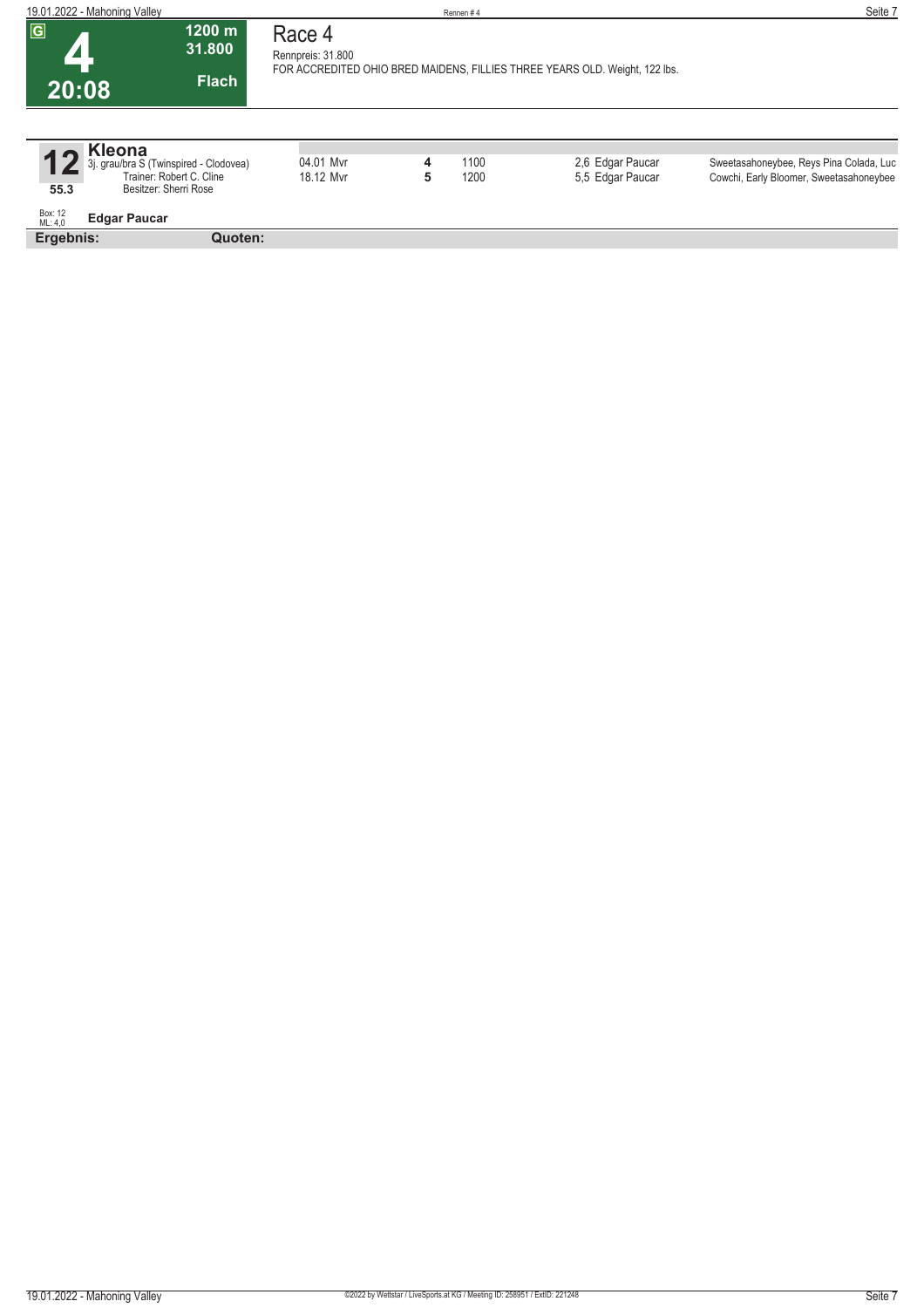**5 20:36** **Race 5 Rennpreis: 19.500**

**1200 m 19.500** 

**Flach**

FOR REGISTERED OHIO BRED THREE YEAR OLDS AND UPWARD WHICH HAVE NEVER WON THREE RACES. Three Year Olds, 118<br>lbs.; Older, 126 lbs. Non-winners Of A Race Since December 19 Allowed 2 lbs. Claiming Price \$10,000.

| 1200 |                     |                                                                             |                                |        |              |                                              |                                                                                                     |
|------|---------------------|-----------------------------------------------------------------------------|--------------------------------|--------|--------------|----------------------------------------------|-----------------------------------------------------------------------------------------------------|
|      |                     | <b>Macadoooo Kid</b>                                                        |                                |        |              |                                              |                                                                                                     |
|      | 1                   | 5j. dunkelbr W (Louie Villain - Prizes)                                     | 02.11 Mvr                      | 9      | 1100         | 22,7 Diogdinabi Smith                        | Cleverly Wicked, Bearpath, Dream Prizes                                                             |
|      | 56.2                | Trainer: Gary L. Johnson<br>Besitzer: Irish Charm Thoroughbreds LI          | 02.09 Thistledown              | 7      | 1600         | 22,9 Alexander Chavez                        | Judge Head, You're My Boy Blue, Stone Col                                                           |
|      |                     |                                                                             | 19.08 Thistledown              | 1      | 1100         |                                              | 6,6 Fernando Salazar Bece Macadoooo Kid, Cat Heat, Seasons End                                      |
|      | Box: 10<br>ML: 13,0 | <b>Fernando Salazar Becerra</b>                                             | 20.07 Thistledown              | 4      | 1200         | 18,0 Angel Serpa                             | Shanghai Prince, Tide Rising, You're My Bo                                                          |
|      |                     |                                                                             | 05.07 Thistledown              | 6      | 1100         | 13,6 Angel Serpa                             | Jimtown, I'mma Natural, Shanghai Prince                                                             |
| A    |                     | <b>Home Run Power</b>                                                       |                                |        |              |                                              |                                                                                                     |
|      | 1                   | 4j. dunkelbr W (Global Power - Morant Bay)                                  | 04.01 Mvr                      | 6      | 1200         | 10,8 Luis Batista                            | Kontar, Kid Russell, Heidi's Sinatra                                                                |
|      | 56.2                | Trainer: Megan Reust<br>Besitzer: Llc Syd Racing                            | 08.11 Mvr                      | 8      | 1200         | 30,0 Marshall Mendez                         | One Crazy Ride, C K's Lucky Duck, Kittens                                                           |
|      |                     |                                                                             | 28.05 Btp                      | 11     | 1200         | 28,4 Angel Serpa                             | Kingofthebuckeye, Mymonstersforreal, First                                                          |
|      | Box: 11<br>ML: 13,0 | Luis Alberto Batista                                                        | 11.05 Thistledown<br>14.04 Mvr | 1<br>6 | 1200<br>1200 | 5,9 Angel Serpa                              | Home Run Power, You're My Boy Blue, Joe<br>4,5 Fernando Salazar Bece Run Bubba Run, Cat Heat, Nevus |
|      |                     |                                                                             |                                |        |              |                                              |                                                                                                     |
|      |                     | <b>Funny Bachelor</b>                                                       |                                |        |              |                                              |                                                                                                     |
|      | 2                   | 5j. rotbraun W (Outrageouslyfunny - Singular<br>Trainer: Rodney C. Faulkner | 04.01 Mvr<br>22.12 Mvr         | 4<br>4 | 1200<br>1600 | 10,1 Brandon Tapara<br>12,1 Brandon Tapara   | Kontar, Kid Russell, Heidi's Sinatra<br>It's A Mans World, Dawn's Light, Heidi's Sin                |
|      | 56.2                | Besitzer: Noah Platt                                                        | 27.11 Myr                      | 3      | 1200         | 18,4 Joam Toledo                             | Ma Moo Power, Bearpath, Funny Bachelor                                                              |
|      |                     |                                                                             | 08.11 Myr                      | 7      | 1200         | 71,4 Joam Toledo                             | Biscuits And Grits, Kissinger, Beat The Deal                                                        |
|      | Box: 1<br>ML: 16,0  | <b>Brandon Tapara</b>                                                       | 26.10 Mvr                      | 1      | 1200         | 1,6 Joam Toledo                              | Funny Bachelor, Nothinlastsforever, Big Sto                                                         |
|      |                     |                                                                             |                                |        |              |                                              |                                                                                                     |
|      | 3                   | Tapaway<br>5j. grau/bra W (Race Day - La Prada)                             | 04.01 Mvr                      | 8      | 1200         | 11,2 Angel Diaz                              | Kontar, Kid Russell, Heidi's Sinatra                                                                |
|      |                     | Trainer: Richard T. Vickers                                                 | 22.12 Mvr                      | 5      | 1600         | 23,5 T. Houghton                             | It's A Mans World, Dawn's Light, Heidi's Sin                                                        |
|      | 56.2                | Besitzer: Nancy J. Ramunno                                                  | 30.08 Thistledown              | 6      | 1600         | 50,0 Erik Barbaran                           | Golden Afleet, Gliding Alone, Mobil At Last                                                         |
|      |                     |                                                                             | 09.08 Thistledown              | 4      | 1200         | 3.6 Marshall Mendez                          | Just Chester, The Man Can, Letsgetitsevent                                                          |
|      | Box: 2<br>ML: 21,0  | Yarmarie L. Correa                                                          | 14.07 Thistledown              | 3      | 1600         | 5.1 Malcolm Franklin                         | Judge Head, It's A Mans World, Tapaway                                                              |
|      |                     | <b>Kid Russell</b>                                                          |                                |        |              |                                              |                                                                                                     |
|      | 4                   | 5j. rotbraun W (Gone Astray - Insert Name Her                               | 04.01 Mvr                      | 2      | 1200         | 1,8 Luis Rivera                              | Kontar, Kid Russell, Heidi's Sinatra                                                                |
|      |                     | Trainer: Lorenzo Juarez                                                     | 27.11 Myr                      | 5      | 1200         | 3.5 Luis Rivera                              | Ma Moo Power, Bearpath, Funny Bachelor                                                              |
|      | 56.2                | Besitzer: Lorenzo Juarez                                                    | 02.11 Mvr                      | 4      | 1100         | 3.2 Luis Rivera                              | Cleverly Wicked, Bearpath, Dream Prizes                                                             |
|      |                     |                                                                             | 14.10 Thistledown              | 2      | 1100         | 2.9 Erik Barbaran                            | Quality Man, Kid Russell, Ma Moo Power                                                              |
|      | Box: 3<br>ML: 4,0   | Luis Raul Rivera                                                            | 06.10 Thistledown              | 1      | 1200         | ,4 Luis Rivera                               | Kid Russell, Funny Bachelor, Nothinlastsfor                                                         |
|      |                     | <b>Really Red</b>                                                           |                                |        |              |                                              |                                                                                                     |
|      | 5                   | 5j. kastanie W (Bold Red - O. T. Hughes)                                    | 04.01 Mvr                      | 5      | 1200         | 4,0 Erik Barbaran                            | Kontar, Kid Russell, Heidi's Sinatra                                                                |
|      |                     | Trainer: Donald Stauffer                                                    | 16.09 Presque Isle Dow 10      |        | 1200         | 94,5 Rick Knott                              | Disco Deano, Race Driver, Samay                                                                     |
|      | 56.2                | Besitzer: Llc Schaber Racing                                                | 31.03 Mvr                      | 9      | 1200         | 14,1 T. Houghton                             | Henry The Cat, Chip Chop, Bearpath                                                                  |
|      |                     |                                                                             | 03.03 Mvr                      | 1      | 1200         | 3.7 Luis Rivera                              | Reinvestedinterest, Really Red, Trust And O                                                         |
|      | Box: 4<br>ML: 9,0   | <b>Erik Barbaran</b>                                                        | 15.02 Mvr                      | 4      | 1200         | 7,8 Charle Oliveros                          | Sweet Lemon Drop, Run Bubba Run, Reinv                                                              |
|      |                     | <b>Ma Moos Warrior</b>                                                      |                                |        |              |                                              |                                                                                                     |
|      | 6                   | 4j. dunkelbr W (Mobil - Big Ma Moo)                                         | 27.12 Mvr                      | 1      | 1200         | 3.9 Alex Gonzalez                            | Ma Moos Warrior, I'mma Natural, Tide Risin                                                          |
|      | 57.2                | Trainer: Jake S. Radosevich<br>Besitzer: Inc. Jsr Stables                   | 11.12 Mvr                      | 5      | 1600         | 6.3 Luciano Hernandez                        | Nambiti, Cat Heat, Monster Hunter                                                                   |
|      |                     |                                                                             | 24.11 Mvr                      | 3      | 1200<br>1600 | 4.0 Alex Gonzalez                            | Weekend Buzz, I'mma Natural, Ma Moos W                                                              |
|      | Box: 5<br>ML: 5,0   | <b>Alex Gonzalez</b>                                                        | 09.11 Mvr<br>27.10 Mvr         | 3<br>4 | 1200         | 16,3 Alex Gonzalez<br>16,4 Albin Jimenez     | Joes A Rockin, Volume Of Trust, Ma Moos<br>Beat The Dealer, Kole Man Can, Ima Believ                |
|      |                     |                                                                             |                                |        |              |                                              |                                                                                                     |
|      |                     | <b>C K's Lucky Duck</b><br>6j. rotbraun W (Seeking Beauty - Feet Fleeting   |                                |        |              |                                              |                                                                                                     |
|      | 7                   | Trainer: Joseph M. Poole                                                    | 08.12 Mvr<br>08.11 Mvr         | 6<br>2 | 1200<br>1200 | 4,4 Malcolm Franklin<br>3.5 Malcolm Franklin | El Marro, It'sgoodtobeseen, Midnight Warshi                                                         |
|      | 56.2                | Besitzer: Poole, Joseph M. And McCall                                       | 08.10 Btp                      | 5      | 1200         | 2.1 Ricardo Feliciano                        | One Crazy Ride, C K's Lucky Duck, Kittens<br>Shanghai Prince, Heidi's Sinatra, Kittens Ad           |
|      |                     |                                                                             | 02.01 Mvr                      | 2      | 1200         | 7,2 Renzo Diaz                               | Sweetnessncharm, C K's Lucky Duck, Hono                                                             |
|      | Box: 6<br>ML: 45,0  | <b>Agustin Bracho</b>                                                       | 25.11 Mvr                      | 3      | 1200         | 8.3 Renzo Diaz                               | Mister Mobil, Sweetnessncharm, C K's Luck                                                           |
|      |                     | <b>Skytown Cat</b>                                                          |                                |        |              |                                              |                                                                                                     |
|      | 8                   | 5j. kastanie W (Cowtown Cat - Sky Cap)                                      | 04.01 Mvr                      | 7      | 1200         | 10,9 Yuri Yaranga                            | Kontar, Kid Russell, Heidi's Sinatra                                                                |
|      |                     | Trainer: Tina Casalinova                                                    | 03.08 Thistledown              | 5      | 1200         | 34,1 Yarmarie Correa                         | Hipster, Dougs Morning Pick, Wapakoneta                                                             |
|      | 56.2                | Besitzer: Dave Casalinova                                                   | 14.07 Thistledown              | 4      | 1600         | 5.7 Yarmarie Correa                          | Judge Head, It's A Mans World, Tapaway                                                              |
|      |                     |                                                                             | 01.07 Thistledown              | 2      | 1600         | 4,2 Yarmarie Correa                          | Joes A Rockin, Skytown Cat, Tapaway                                                                 |
|      | Box: 7<br>ML: 16,0  | Yuri Yaranga                                                                | 19.05 Thistledown              | 6      | 1200         | 51,3 Yarmarie Correa                         | Gift Of Oak, Chip Chop, Kingofthebuckeye                                                            |
|      |                     | <b>Heidi's Sinatra</b>                                                      |                                |        |              |                                              |                                                                                                     |
|      | 9                   | 8j. rotbraun W (Mr. Sinatra - Coax Me Heidi)                                | 04.01 Mvr                      | 3      | 1200         | 24,3 Isaiah Wiseman                          | Kontar, Kid Russell, Heidi's Sinatra                                                                |
|      |                     | Trainer: T. R. Haehn                                                        | 22.12 Mvr                      | 3      | 1600         | 50,9 Isaiah Wiseman                          | It's A Mans World, Dawn's Light, Heidi's Sin                                                        |
|      | 56.2                | Besitzer: Eyerman, Lee J. And Molumb                                        | 27.11 Mvr                      | 7      | 1200         | 19,1 T. Houghton                             | Ma Moo Power, Bearpath, Funny Bachelor                                                              |
|      |                     |                                                                             | 02.11 Mvr                      | 8      | 1100         | 12.0 Luan Machado                            | Cleverly Wicked, Bearpath, Dream Prizes                                                             |
|      | Box: 8<br>ML: 11,0  | <b>Isaiah Wiseman</b>                                                       | 08.10 Btp                      | 2      | 1200         | 17,7 Luan Machado                            | Shanghai Prince, Heidi's Sinatra, Kittens Ad                                                        |
|      |                     | <b>Bearpath</b>                                                             |                                |        |              |                                              |                                                                                                     |
|      | 10                  | 6j. kastanie W (Verrazano - Woodflower)                                     | 22.12 Mvr                      | 7      | 1600         | 2,4 Erik Barbaran                            | It's A Mans World, Dawn's Light, Heidi's Sin                                                        |
|      |                     | Trainer: Jeffrey Skerrett                                                   | 27.11 Mvr                      | 2      | 1200         | 3,3 Erik Barbaran                            | Ma Moo Power, Bearpath, Funny Bachelor                                                              |
|      | 56.2                | Besitzer: Danielle Agnello                                                  | 02.11 Mvr                      | 2      | 1100         | 2,5 Erik Barbaran                            | Cleverly Wicked, Bearpath, Dream Prizes                                                             |
|      | Box: 9<br>ML: 6,0   | <b>Guillermo Rodriguez</b>                                                  | 14.10 Thistledown              | 7      | 1100         |                                              | 2,5 Fernando Salazar Bece Quality Man, Kid Russell, Ma Moo Power                                    |
|      |                     |                                                                             | 19.07 Thistledown              | 3      | 1100         | 2,3 Agustin Bracho                           | Ohio Munny, Dougs Morning Pick, Bearpath                                                            |
|      | Ergebnis:           | Quoten:                                                                     |                                |        |              |                                              |                                                                                                     |
|      |                     |                                                                             |                                |        |              |                                              |                                                                                                     |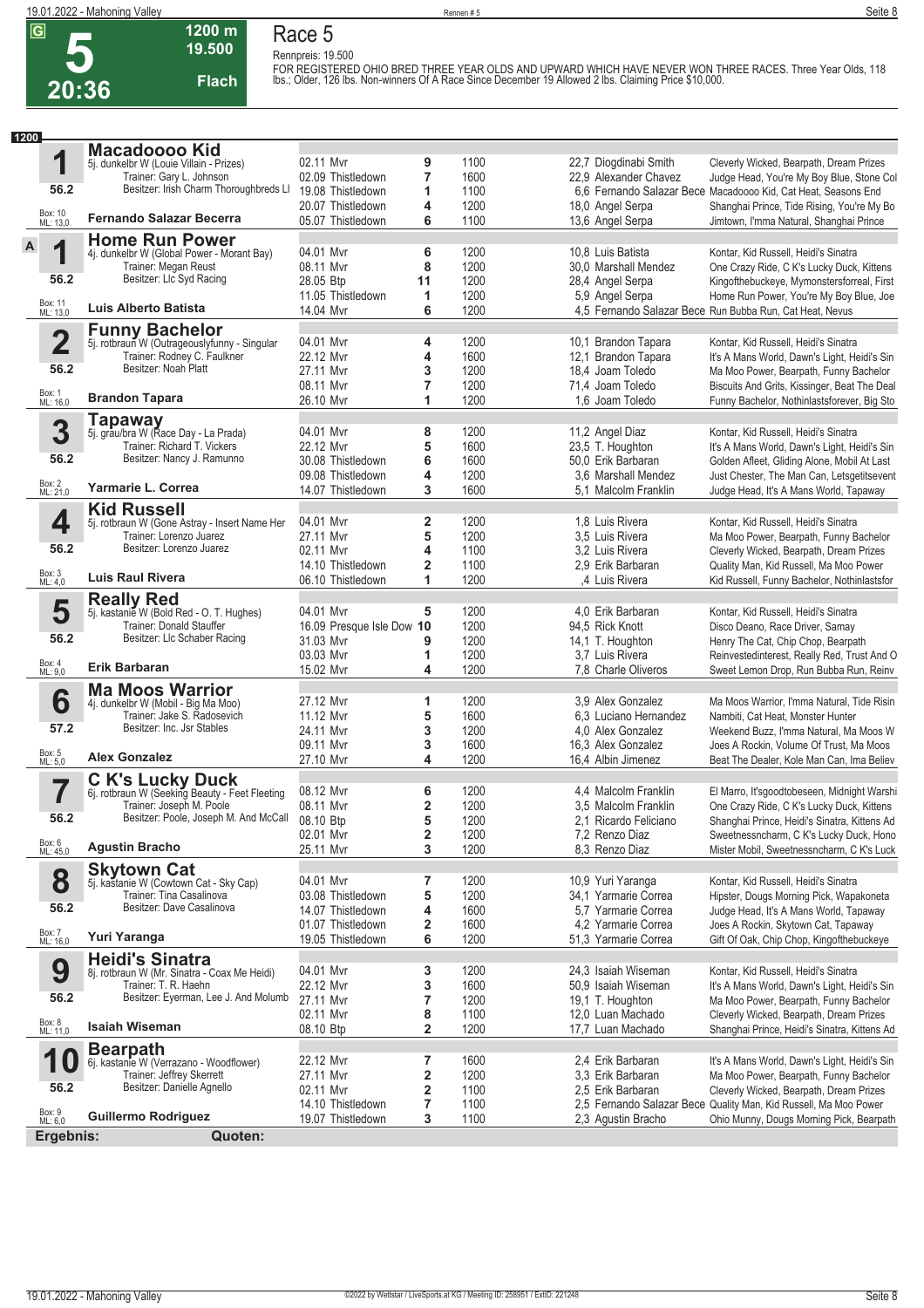

#### **1000 m 13.800 Flach Race 6**

**Rennpreis: 13.800 FOR THREE YEAR OLDS AND UPWARD WHICH HAVE NOT WON A RACE SINCE JULY 19. Three Year Olds, 118 lbs.; Older, 126 lbs. Claiming Price \$5,000.** 

| 1000                    |                                                                       |                                        |                         |              |                                                  |                                                                                     |
|-------------------------|-----------------------------------------------------------------------|----------------------------------------|-------------------------|--------------|--------------------------------------------------|-------------------------------------------------------------------------------------|
|                         | <b>Deceitful Anthony</b>                                              |                                        |                         |              |                                                  |                                                                                     |
| 1                       | 4j. rotbraun W (Anthony's Cross - Deceitful Da                        | 03.09 Charles Town                     | 4                       | 1300         | 9.4 Arnaldo Bocachica                            | Candygramformongo, He's Not Curly, Charit                                           |
|                         | Trainer: Aaron M. West                                                | 10.08 Mountaineer                      | 5                       | 1100         | 4,5 Luis Rivera                                  | Slippy, Noble Behavior, Turner Ashby                                                |
| 57.2                    | Besitzer: Neal M. Allread                                             | 15.07 Charles Town                     | 1                       | 1400         | 2.2 Arnaldo Bocachica                            | Deceitful Anthony, Goofy Boy, Compromiso                                            |
| Box: 1                  | <b>Erik Barbaran</b>                                                  | 25.06 Charles Town                     | 4                       | 1300         | 5.9 Arnaldo Bocachica                            | Charitable Visit, Dynamic Day, Goofy Boy                                            |
| ML: 55,0                |                                                                       | 20.04 Indiana Downs                    | 7                       | 1100         | 6.0 Santo Sanjur                                 | Cabot Trail, Uncle Gregory, Court And Spar                                          |
|                         | <b>Spectacular Road</b>                                               |                                        |                         |              |                                                  |                                                                                     |
| $\overline{\mathbf{2}}$ | 9j. grau/bra W (Road Ruler - Aladosious)                              | 12.10 Thistledown                      | 5                       | 1100         | .9 Alexander Chavez                              | Bowman, Hennessy Fire, Areyoutalkingtom                                             |
|                         | Trainer: Gary L. Johnson<br>Besitzer: Irish Charm Thoroughbreds LI    | 20.09 Thistledown                      | $\overline{\mathbf{2}}$ | 1100         | .9 Alexander Chavez                              | Gold Shark, Spectacular Road, Yo Berbs                                              |
| 57.2                    |                                                                       | 23.08 Mountaineer                      | 3                       | 1100         | 2.7 Angel Serpa                                  | Ten Twenty Nine, Slippy, Spectacular Road                                           |
| Box: 2<br>ML: 5,0       | <b>Charle Oliveros</b>                                                | 15.06 Thistledown                      | 3                       | 1200         | 1,8 Ronald Allen, Jr.                            | Leombruno, Smokin Hot Energy, Spectacul                                             |
|                         |                                                                       | 15.05 Thistledown                      | 3                       | 1100         | 9,1 Ronald Allen, Jr.                            | Adhhar, Montauk Cove, Spectacular Road                                              |
|                         | <b>The Filter</b>                                                     |                                        |                         |              |                                                  |                                                                                     |
| 3                       | 5j. kastanie W (Candy Ride - Wild Ridge)<br>Trainer: Shane M. Spiess  | 28.12 Mvr<br>14.11 Mountaineer         | 2                       | 1200<br>1100 | 3.0 Yuri Yaranga<br>2.6 Charle Oliveros          | President Elect, The Filter, Mac's Revolution                                       |
| 57.2                    | Besitzer: Shane M. Spiess                                             |                                        | $\overline{\mathbf{2}}$ | 1200         |                                                  | Battle Rags, The Filter, Justin Front                                               |
|                         |                                                                       | 01.11 Mountaineer<br>26.10 Mountaineer | 6<br>$\overline{2}$     | 900          | 2.1 Adrian Flores<br>10.1 Adrian Flores          | Ninth Street, Woodhaven Kid, Exchange Fe<br>That's History, The Filter, Bi Bi Carpe |
| Box: 3<br>ML: 45,0      | Yuri Yaranga                                                          | 19.09 Mountaineer                      | 5                       | 1600         | 11.6 Adrian Flores                               | Snap Hook, Dynaform, Earnednevergiven                                               |
|                         |                                                                       |                                        |                         |              |                                                  |                                                                                     |
|                         | <b>Shadow Surprise</b><br>8j. dunkelbr W (Giant Surprise - Shadowbox) |                                        |                         |              |                                                  |                                                                                     |
| 4                       | Trainer: Joe Pizzurro                                                 | 29.12 Mvr<br>11.12 Mvr                 | 9<br>8                  | 1200<br>1000 | 44,2 Luciano Hernandez<br>17.9 Luciano Hernandez | Frittons Gold, Honor Life, Pat Daddy                                                |
| 57.2                    | Besitzer: Ann Bernecker                                               | 02.11 Myr                              | 6                       | 1000         | 15.1 Luciano Hernandez                           | Montauk Cove, Wizard Willie, Valeroso<br>Montauk Cove, Shadow Tracer, Freddy Sot    |
|                         |                                                                       | 27.09 Mountaineer                      | 3                       | 400          | 5.7 Luciano Hernandez                            | Phonemyposseagain, Sugar Bolt, Shadow S                                             |
| Box: 4<br>ML: 7,0       | <b>Luciano Hernandez</b>                                              | 30.08 Mountaineer                      | $\overline{2}$          | 400          | 7.7 Luciano Hernandez                            | Phonemyposseagain, Shadow Surprise, Ea                                              |
|                         |                                                                       |                                        |                         |              |                                                  |                                                                                     |
| 5                       | <b>Cajun Chaos</b><br>6j. rotbraun W (Tapizar - Quadriga)             | 27.12 Mvr                              | 10                      | 1100         | 6,1 Angel Diaz                                   | Silent Tiger, Vinny Boy, Yo Berbs                                                   |
|                         | Trainer: Ivan Calderon                                                | 08.12 Mountaineer                      | $\overline{2}$          | 1200         | .9 Luis Batista                                  | Unyielding, Cajun Chaos, Marriage Counsel                                           |
| 57.2                    | Besitzer: Jabdiel Castillo                                            | 01.12 Mvr                              | 10                      | 1100         | 18.7 Luis Batista                                | Frittons Gold, Roskilde, Will Runaway                                               |
|                         |                                                                       | 23.11 Myr                              | 5                       | 1100         | 8.7 Brandon Tapara                               | My Mae Day, Empty Talk, Red Blue And Tru                                            |
| Box: 5<br>ML: 11,0      | Angel I. Diaz                                                         | 09.11 Mvr                              | 6                       | 1200         | 2,4 Angel Diaz                                   | Rose's Galaxy, Nano, Red Blue And True                                              |
|                         |                                                                       |                                        |                         |              |                                                  |                                                                                     |
| 6                       | <b>Golden Ready</b><br>7j. dunkelbr W (More Than Ready - Golden Fl    | 17.05 Thistledown                      | 5                       | 1100         | 5,7 Angel Serpa                                  | Mister Mobil, Obiwan, Uyeda                                                         |
|                         | Trainer: Gary L. Johnson                                              | 20.03 Mvr                              | 1                       | 1200         | 1,9 Sonny Leon                                   | Golden Ready, The Filter, Beyond Gone                                               |
| 57.2                    | Besitzer: Infront Racing Llc                                          | 06.03 Myr                              | 3                       | 1200         | 2.1 Yarmarie Correa                              | Andrew The Giant, The Filter, Golden Read                                           |
|                         |                                                                       | 02.01 Mvr                              | 10                      | 1200         | 1.6 Sonny Leon                                   | Poznan, Close The Case, Empiremeister                                               |
| Box: 6<br>ML: 4,0       | Luis Alberto Batista                                                  | 09.12 Mvr                              | 1                       | 1100         | 2.1 Sonny Leon                                   | Golden Ready, J J Junior, Watch Your Step                                           |
|                         |                                                                       |                                        |                         |              |                                                  |                                                                                     |
| 7                       | Artegon<br>7j. dunkelbr W (Gemologist - Evening Sun)                  | 10.11 Indiana Downs                    | 3                       | 1200         | 14,0 Joseph Ramos                                | Prepare For Glory, Apache, Artegon                                                  |
|                         | Trainer: Terry Phillips                                               | 20.10 Indiana Downs                    | 5                       | 1100         | 16,9 Joseph Ramos                                | Touchofchilipepper, Apache, Uncle Momo                                              |
| 57.2                    | Besitzer: Pine Tree Thoroughbred Llc                                  | 14.09 Indiana Downs                    | 6                       | 1200         | 56,0 Andrea Rodriguez                            | Music To My Ears, Better Watch Out, Murdo                                           |
|                         |                                                                       | 03.08 Indiana Downs                    | 5                       | 1100         | 25,6 Andrea Rodriguez                            | Bordini, Sacred Kiki Bird, Saturday Tryst                                           |
| Box: 7<br>ML: 6,0       | <b>Guillermo Rodriguez</b>                                            | 06.07 Indiana Downs                    | 7                       | 1200         | 9.7 Deshawn Parker                               | Rooster, Wing And Wheel, Bordini                                                    |
| Ergebnis:               | Quoten:                                                               |                                        |                         |              |                                                  |                                                                                     |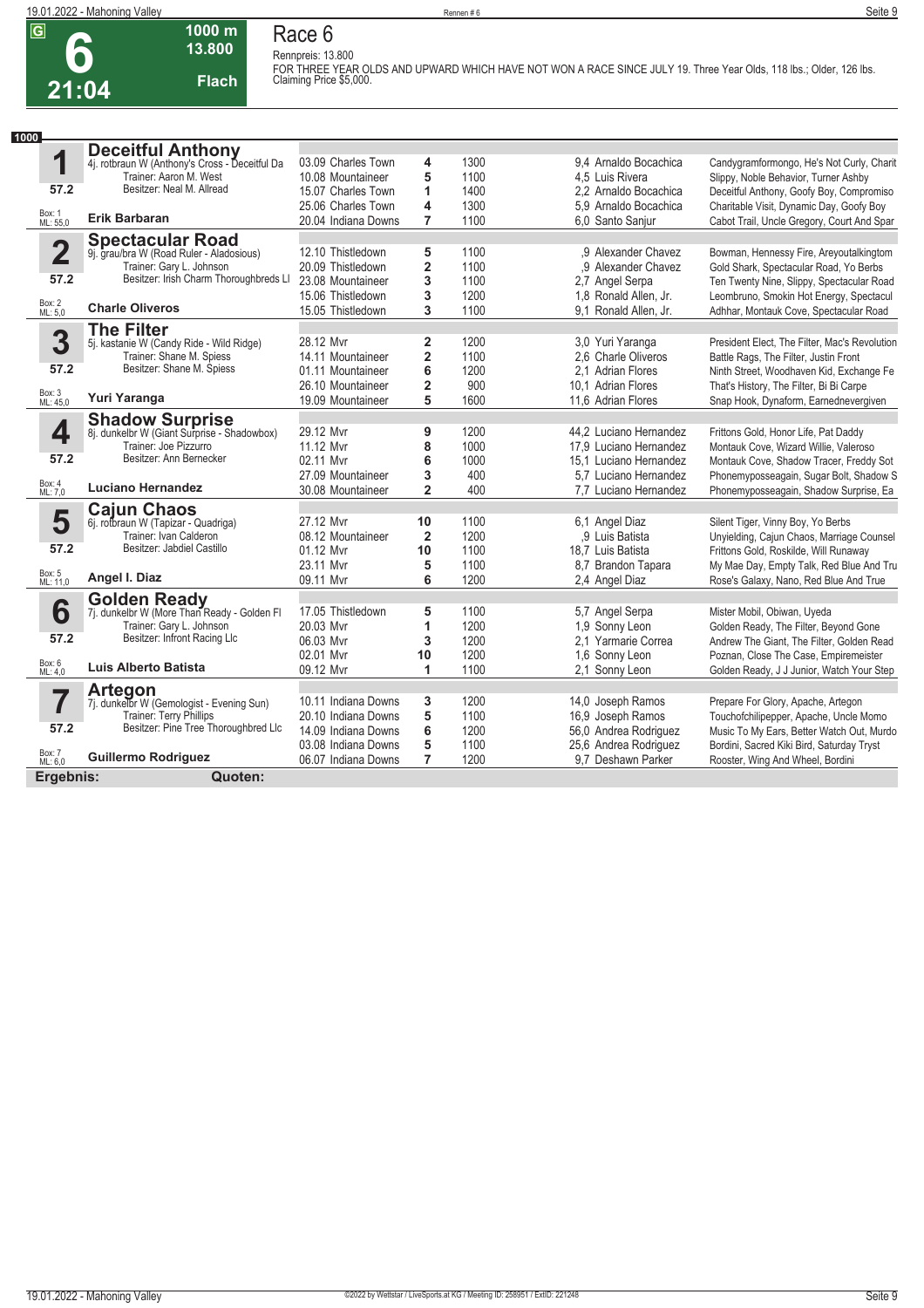

# **1200 m Race 7**

**Rennpreis: 17.700**

**17.700 Flach**

FOR THREE YEAR OLDS AND UPWARD WHICH HAVE NOT WON TWO RACES SINCE JULY 19. Three Year Olds, 118 lbs.; Older, 126<br>Ibs. Non-winners Of A Race Since December 19 Allowed 2 Ibs. Claiming Price \$10,000.

| 1200                    |                                                                          |                   |                         |      |                         |                                                                 |
|-------------------------|--------------------------------------------------------------------------|-------------------|-------------------------|------|-------------------------|-----------------------------------------------------------------|
|                         | <b>Kosciuszko</b>                                                        |                   |                         |      |                         |                                                                 |
| 1                       | 6j. kastanie W (Smart Bid - Sunshine Stormy)                             | 12.01 Mvr         | 5                       | 1600 | 12.4 Luis Batista       | Storm Risk, Smash, Shell Fire                                   |
|                         | Trainer: Glenroy Brown                                                   | 20.12 Mvr         | $\overline{\mathbf{2}}$ | 1200 | 4.4 Charle Oliveros     | Uncle Momo, Kosciuszko, Tizway's Wild So                        |
| 56.2                    | Besitzer: Sara Brown                                                     | 07.12 Myr         | 6                       | 1200 | 7.5 Charle Oliveros     | Overbearing, Khalfani, Elgar                                    |
|                         |                                                                          | 08.11 Mountaineer | 5                       | 1200 | 3.7 Guillermo Rodriguez | Crosstown Shootout, Field Of Courage, Zulu                      |
| Box: 1<br>ML: 11,0      | Luis Alberto Batista                                                     | 26.10 Mountaineer | 8                       | 1670 | 6,0 Guillermo Rodriguez | Ihadadream, Brodytheoxman, Last Drop Of                         |
|                         | <b>Elgar</b>                                                             |                   |                         |      |                         |                                                                 |
| $\overline{\mathbf{2}}$ | 7j. grau/bra H (Stroll - Fergie's Folly)                                 | 07.12 Mvr         | 3                       | 1200 | 2.4 Luis Rivera         | Overbearing, Khalfani, Elgar                                    |
|                         | Trainer: David Wolochuk                                                  | 16.11 Myr         | $\overline{\mathbf{2}}$ | 1600 | 2.1 Luis Rivera         | Nod To Persia, Elgar, Kitchi                                    |
| 56.2                    | Besitzer: David Wolochuk                                                 | 26.10 Mvr         | 5                       | 1200 | 2.1 Luis Rivera         | Big Trip, Astro Jak, Mon Camo                                   |
|                         |                                                                          | 14.10 Thistledown | 3                       | 1200 | .9 Luis Rivera          | Elgar, Gold Shark, Magical Express                              |
| Box: 2<br>ML: 3,0       | <b>Luis Raul Rivera</b>                                                  | 27.09 Thistledown | 1                       | 1200 | 6.3 Luis Rivera         | Elgar, Aye Aye Sir, Caloric                                     |
|                         | <b>Julie's Ferrari</b>                                                   |                   |                         |      |                         |                                                                 |
| 3                       | 4j. rotbraun H (Americain - Baltic Flier)                                | 15.12 Mountaineer | 3                       | 1200 | 2,9 Edgar Paucar        | I'm Ever Ready, Call Me Later, Julie's Ferrar                   |
|                         | Trainer: Gary Welsh                                                      | 07.12 Mountaineer | 2                       | 1100 | 12,8 Edgar Paucar       | Auger, Julie's Ferrari, Potential Grizzly                       |
| 56.2                    | Besitzer: Irvin Owle                                                     | 21.11 Mountaineer | 1                       | 1200 | 6.3 Edgar Paucar        | Julie's Ferrari, Love Twenty Six, Halo's Dan                    |
|                         |                                                                          | 08.11 Mvr         | 4                       | 1200 | 5.3 Edgar Paucar        | Perfect Sense, Chocolate Soldier, Touchdo                       |
| Box: 3<br>ML: 13,0      | <b>Edgar Paucar</b>                                                      | 11.10 Mountaineer | 3                       | 1400 | 2,4 Guillermo Rodriguez | Whiskyforbreakfast, Just U And Me Kid, Juli                     |
|                         | <b>Khalfani</b>                                                          |                   |                         |      |                         |                                                                 |
| 4                       | 6j. rotbraun W (Blame - Frio Town)                                       | 15.12 Mvr         | 8                       | 1100 | 4.7 Marshall Mendez     | Play Ball, Astro Jak, Act Of Bob                                |
|                         | Trainer: Gary L. Johnson                                                 | 07.12 Mvr         | 2                       | 1200 | 3.8 Marshall Mendez     | Overbearing, Khalfani, Elgar                                    |
| 56.2                    | Besitzer: Irish Charm Thoroughbreds LI                                   | 23.11 Mvr         | $\overline{\mathbf{2}}$ | 1200 | 2.5 Marshall Mendez     | Overbearing, Khalfani, Keyed On Top                             |
|                         |                                                                          | 26.10 Myr         | 4                       | 1200 | 7.9 Marshall Mendez     | Big Trip, Astro Jak, Mon Camo                                   |
| Box: 4<br>ML: 45,0      | <b>Sonny Leon</b>                                                        | 29.09 Btp         | 5                       | 1200 | 1,5 Gabriel Lagunes     | Frontliner, Can't Say No, Court And Spark                       |
|                         | <b>Tizway's Wild Son</b>                                                 |                   |                         |      |                         |                                                                 |
| 5                       | 6. rotbraun W (Tizway - Sweet Dreamy Syn)                                | 20.12 Mvr         | 3                       | 1200 | 5.1 Luciano Hernandez   | Uncle Momo, Kosciuszko, Tizway's Wild So                        |
|                         | Trainer: Joe Pizzurro                                                    | 26.10 Mvr         | 9                       | 1200 | 4.8 Luciano Hernandez   | Big Trip, Astro Jak, Mon Camo                                   |
| 56.2                    | Besitzer: Ann Bernecker                                                  | 04.10 Mountaineer | 5                       | 1200 | 1,3 Luciano Hernandez   | Slippy, Marden, Lucky Junior                                    |
|                         |                                                                          | 25.07 Mountaineer | $\overline{\mathbf{2}}$ | 1100 | 1,9 Luciano Hernandez   | Peanuts Perfection, Tizway's Wild Son, Ban                      |
| Box: 5<br>ML: 7,0       | <b>Luciano Hernandez</b>                                                 | 04.07 Mountaineer | 1                       | 1200 | 3.8 Luciano Hernandez   | Tizway's Wild Son, Arazi Like Move, Qualifly                    |
|                         |                                                                          |                   |                         |      |                         |                                                                 |
| 6                       | <b>Lazarus Project</b><br>9j. rotbraun W (Discreetly Mine - Oil Empress) | 30.12 Mvr         | 4                       | 1200 | 11.8 Luis Rivera        | Alacritous, Attuck, Adhhar                                      |
|                         | Trainer: Jay P. Bernardini                                               | 27.11 Mvr         | 4                       | 1200 | 7.5 Charle Oliveros     | Alacritous, Attuck, Oaken                                       |
| 56.2                    | Besitzer: Mitre Box Stable                                               | 06.11 Myr         | $\overline{7}$          | 1200 | 2,7 Guillermo Rodriguez | Kate's Golden Dude, Pat Daddy, Prince Jers                      |
|                         |                                                                          | 19.10 Mountaineer | $\overline{\mathbf{2}}$ | 1200 | 3.3 Charle Oliveros     | Ananroad, Lazarus Project, Bankx Turbo                          |
| Box: 6<br>ML: 35,0      | <b>Charle Oliveros</b>                                                   | 07.07 Mountaineer | 5                       | 1100 | 4,0 Guillermo Rodriguez | Primal Destiny, Shy Guy, Singanothersong                        |
|                         | <b>The Cookie Man</b>                                                    |                   |                         |      |                         |                                                                 |
| 7                       | 8j. rotbraun W (Wildcat Heir - Mamma Lina)                               | 23.09 Thistledown | 6                       | 1100 | 16.6 Malcolm Franklin   | Ruling Empire, Shadow Tracer, Hover                             |
|                         | Trainer: Raquel A. Castro                                                | 30.08 Thistledown | $\overline{\mathbf{2}}$ | 1100 |                         | 2.4 Fernando Salazar Bece Attuck, The Cookie Man, Pacific Image |
| 56.2                    | Besitzer: Barbara Madrigal                                               | 03.08 Thistledown | 4                       | 1100 | 2.5 Luis Gonzalez       | Aye Aye Sir, Time Heist, Boatswain                              |
|                         |                                                                          | 26.06 Thistledown | 6                       | 1200 |                         | 16,1 Fernando Salazar Bece Machismo, Cutler, Royal Blue Boy     |
| Box: 7<br>ML: 9,0       | <b>Fernando Salazar Becerra</b>                                          | 08.06 Thistledown | 5                       | 1100 | 20,0 Anthony Salgado    | Iconic, Cumber, Strategic Ekati                                 |
| Ergebnis:               | Quoten:                                                                  |                   |                         |      |                         |                                                                 |
|                         |                                                                          |                   |                         |      |                         |                                                                 |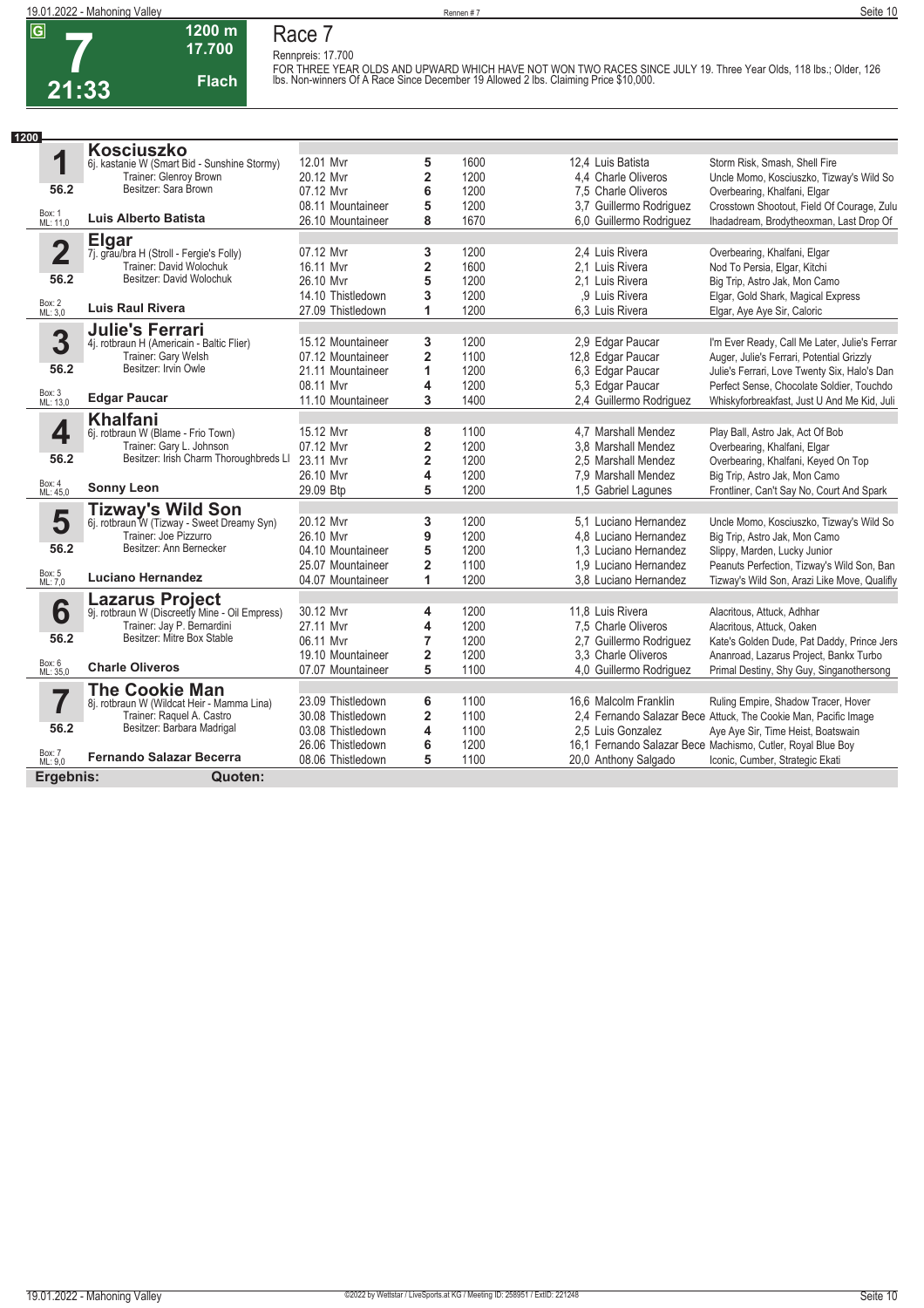

#### **1200 m 15.300 Race 8 Rennpreis: 15.300**

**Flach**

FOR THREE YEAR OLDS AND UPWARD WHICH HAVE NEVER WON THREE RACES. Three Year Olds, 118 lbs.; Older, 126 lbs.<br>Non-winners Of A Race Since December 19 Allowed 2 lbs. Claiming Price \$6,500.

| 1200                    |                                                                       |                        |                         |      |                           |                                               |
|-------------------------|-----------------------------------------------------------------------|------------------------|-------------------------|------|---------------------------|-----------------------------------------------|
|                         | <b>Powerful Moon</b>                                                  |                        |                         |      |                           |                                               |
| 1                       | 4j. rotbraun W (Malibu Moon - Powerful Packa                          | 28.12 Mvr              | 4                       | 1200 | 13,5 Guillermo Rodriguez  | Blame It On Eddie, Longlivejustice, Capture   |
|                         | Trainer: Larry E. Smith                                               | 11.12 Mvr              | 1                       | 1200 | 10,0 Guillermo Rodriguez  | Powerful Moon, Tramore Bay, Touchdown J       |
| 56.2                    | Besitzer: Andrew McKenzie                                             | 08.10 Btp              | 2                       | 1200 | 2,2 Perry Ouzts           | Dr Parker, Powerful Moon, Hart Well           |
|                         |                                                                       | 22.09 Btp              | 3                       | 1200 | 2,2 Perry Ouzts           | Devilish Tail, Tramore Bay, Powerful Moon     |
| Box: 1<br>ML: 4,0       | <b>Guillermo Rodriguez</b>                                            | 08.09 Btp              | 6                       | 1200 | 2,4 Agustin Bracho        | Come See About It, Devilish Tail, Sin City SI |
|                         | <b>Captured By Fate</b>                                               |                        |                         |      |                           |                                               |
| $\overline{\mathbf{2}}$ | 5j. rotbraun W (Uncaptured - Tribecky)                                | 28.12 Mvr              | 3                       | 1200 | 2.1 Luis Rivera           | Blame It On Eddie, Longlivejustice, Capture   |
|                         | Trainer: Jami C. Poole                                                | 13.12 Mvr              | $\overline{\mathbf{2}}$ | 1200 | 2 Luis Rivera             | Explosive Humour, Captured By Fate, Lone      |
| 56.2                    | Besitzer: Hubel Farms Llc (E. J. Hubel)                               | 11.11 Gulfstream Park  | 3                       | 1100 | 5,5 Chantal Sutherland    | Catching Fish, R Man Joe, Captured By Fat     |
|                         |                                                                       | 14.10 Gulfstream Park  | $\overline{2}$          | 1200 | 5.0 Chantal Sutherland    | Union Gap, Captured By Fate, Berhanu          |
| Box: 2<br>ML: 3,0       | <b>Alex Gonzalez</b>                                                  | 18.09 Gulfstream Park  | 4                       | 1200 | 9.6 Chantal Sutherland    | Guaco, Mony, Starship Taxi                    |
|                         |                                                                       |                        |                         |      |                           |                                               |
| 3                       | <b>Tramore Bay</b><br>7j. dunkelbr W (Candy Ride - Rhineshark)        | 27.12 Mvr              | 1                       | 1200 | 2,5 Guillermo Rodriguez   | Tramore Bay, Touchdown Jesus, Halo's Da       |
|                         | Trainer: Rodney C. Faulkner                                           | 11.12 Mvr              | 2                       | 1200 | 7.8 Hector Berrios        | Powerful Moon, Tramore Bay, Touchdown J       |
| 57.2                    | Besitzer: Steve Platt                                                 | 08.11 Mountaineer      | $\overline{\mathbf{2}}$ | 1200 | 28.9 Victor Severino      | Fevola, Tramore Bay, Tommy Tuesday            |
|                         |                                                                       | 08.10 Btp              | 4                       | 1200 | 5,3 Agustin Bracho        | Dr Parker, Powerful Moon, Hart Well           |
| Box: 3<br>ML: 35,0      | <b>Hector Berrios</b>                                                 | 22.09 Btp              | $\overline{2}$          | 1200 | 18,5 Agustin Bracho       | Devilish Tail, Tramore Bay, Powerful Moon     |
|                         |                                                                       |                        |                         |      |                           |                                               |
| 4                       | <b>Born To Be King</b><br>6j. dunkelbr W (Head Chopper - Born To Be Q | 30.12 Mvr              | $\overline{\mathbf{2}}$ | 1200 | 5.0 Luis Gonzalez         | Jailbreaker, Born To Be King, Hurricane Nat   |
|                         | Trainer: Kevin Buttigieg                                              | 01.12 Mvr              | 3                       | 1200 | 4.9 Luis Gonzalez         | Chocolate Soldier, Jailbreaker, Born To Be    |
| 56.2                    | Besitzer: Kevin Buttigieg                                             | 20.11 Mvr              | 6                       | 1100 | 3.0 Luis Gonzalez         | Frittons Gold, Flaming Hot, Hurricane Natio   |
|                         |                                                                       | 25.10 Fort Erie        | $\overline{2}$          | 1000 | 4.5 Melanie Pinto         | Another Breeze, Born To Be King, Half Lit     |
| Box: 4<br>ML: 9.0       | <b>Luis Antonio Gonzalez</b>                                          | 27.09 Fort Erie        | 1                       | 1000 | 1.2 Melanie Pinto         | Born To Be King, Working The Table, Put A     |
|                         | <b>Cantankerous Bobby</b>                                             |                        |                         |      |                           |                                               |
| 5                       | 7j. dunkelbr W (Shanghai Bobby - Our Legacy)                          | 12.01 Mvr              | 6                       | 1100 | 21,2 Brandon Tapara       | Boatswain, Hennessy Fire, Two Step Slew       |
|                         | Trainer: Miguel A. Alamo                                              | 28.12 Mvr              | 9                       | 1200 | 75,7 Brandon Tapara       | Blame It On Eddie, Longlivejustice, Capture   |
| 56.2                    | Besitzer: Garcia, Adriana And Alamo,                                  | 11.12 Mvr              | 6                       | 1000 | 44,5 Brandon Tapara       | Montauk Cove, Wizard Willie, Valeroso         |
|                         |                                                                       | 07.12 Mountaineer      | $\overline{7}$          | 1100 | 40.9 Luis Batista         | Auger, Julie's Ferrari, Potential Grizzly     |
| Box: 5<br>ML: 21,0      | <b>Edgar Paucar</b>                                                   | 24.10 Mountaineer      | 3                       | 1200 | 22,3 Gabriel Lagunes      | Samurai Saint, Starship Taxi, Cantankerous    |
|                         |                                                                       |                        |                         |      |                           |                                               |
| 6                       | <b>Shining Through</b><br>6j. kastanie W (Malibu Moon - Article Rare) | 30.12 Mvr              | $\overline{7}$          | 1200 | 17,7 Alex Gonzalez        | Jailbreaker, Born To Be King, Hurricane Nat   |
|                         | Trainer: Dennis Van Meter                                             | 14.12 Mountaineer      | 4                       | 1100 | 4.7 Alex Gonzalez         | Gone Paradise, Redmark, Dialed Up             |
| 56.2                    | Besitzer: Dennis Van Meter                                            | 01.12 Mountaineer      | 9                       | 1200 | 2.4 Adrian Flores         | Kiss Of The Wolf, No Parking Here, Tommy      |
|                         |                                                                       | 15.11 Mountaineer      | 5                       | 1100 | 6.6 Adrian Flores         | I'm Money, Auger, Speed Train                 |
| Box: 6<br>ML: 21,0      | Luis Alberto Batista                                                  | 03.11 Mountaineer      | $\overline{\mathbf{2}}$ | 1600 | .6 Adrian Flores          | Changing Lanes, Shining Through, Gran Edi     |
|                         | <b>Cotton Jim</b>                                                     |                        |                         |      |                           |                                               |
|                         | 4j. rotbraun W (High Cotton - Jim's Lonesa)                           | 11.01 Mvr              | 1                       | 1200 | 12.0 Victor Severino      | Cotton Jim, Touchdown Jesus, Theduke Of       |
|                         | Trainer: Jason Dacosta                                                | 24.11 Tampa            | 9                       | 1400 | 13,5 Daniel Centeno       | Blakenstein, Pharaoh Fancy Pant, Kathern's    |
| 57.2                    | Besitzer: Inc. Shade Tree Thoroughbre                                 | 09.10 Gulfstream Park  | 8                       | 1600 | 15,1 Samy Camacho         | Navajo Creed, Macho Real, Eastern Symph       |
|                         |                                                                       | 07.08 Gulfstream Park  | 9                       | 1100 | 35,6 Samy Camacho         | Foster Hope, Nketiah, Valid Exchange          |
| Box: 7<br>ML: 7,0       | <b>Victor Severino</b>                                                | 10.07 Gulfstream Park  | 6                       | 1200 | 15.9 Emisael Jaramillo    | Berhanu, Jr Speed, Current Hope               |
|                         |                                                                       |                        |                         |      |                           |                                               |
| 8                       | Silver Dollar City<br>4j. grau/bra W (Hear No Evil - Sunandsea)       | 15.12 Mvr              | 8                       | 1100 | 29.8 Luis Batista         | You Are Awesome, Flaming Hot, Exclusive       |
|                         | Trainer: Julie A. Pappada                                             | 30.11 Mountaineer      | 1                       | 1100 | 5.4 Maclovio Enriquez Jr. | Silver Dollar City, Flug, Bahamian Beat       |
| 56.2                    | Besitzer: Julie A. And Ella D Racing St                               | 17.11 Myr              | 8                       | 1200 | 4.9 Frank Reyes           | Chocolate Soldier, Golden Notion, He's A B    |
|                         |                                                                       | 26.10 Mvr              | 10                      | 1670 | 12,6 Victor Severino      | Galtero, Las Ana, Lend America                |
| Box: 8<br>ML: 16,0      | <b>Isaiah Wiseman</b>                                                 | 12.10 Presque Isle Dow | $\mathbf{1}$            | 1200 | 15.9 Erin Walker          | Silver Dollar City, Mac Ninety, Second Enco   |
| Ergebnis:               | Quoten:                                                               |                        |                         |      |                           |                                               |